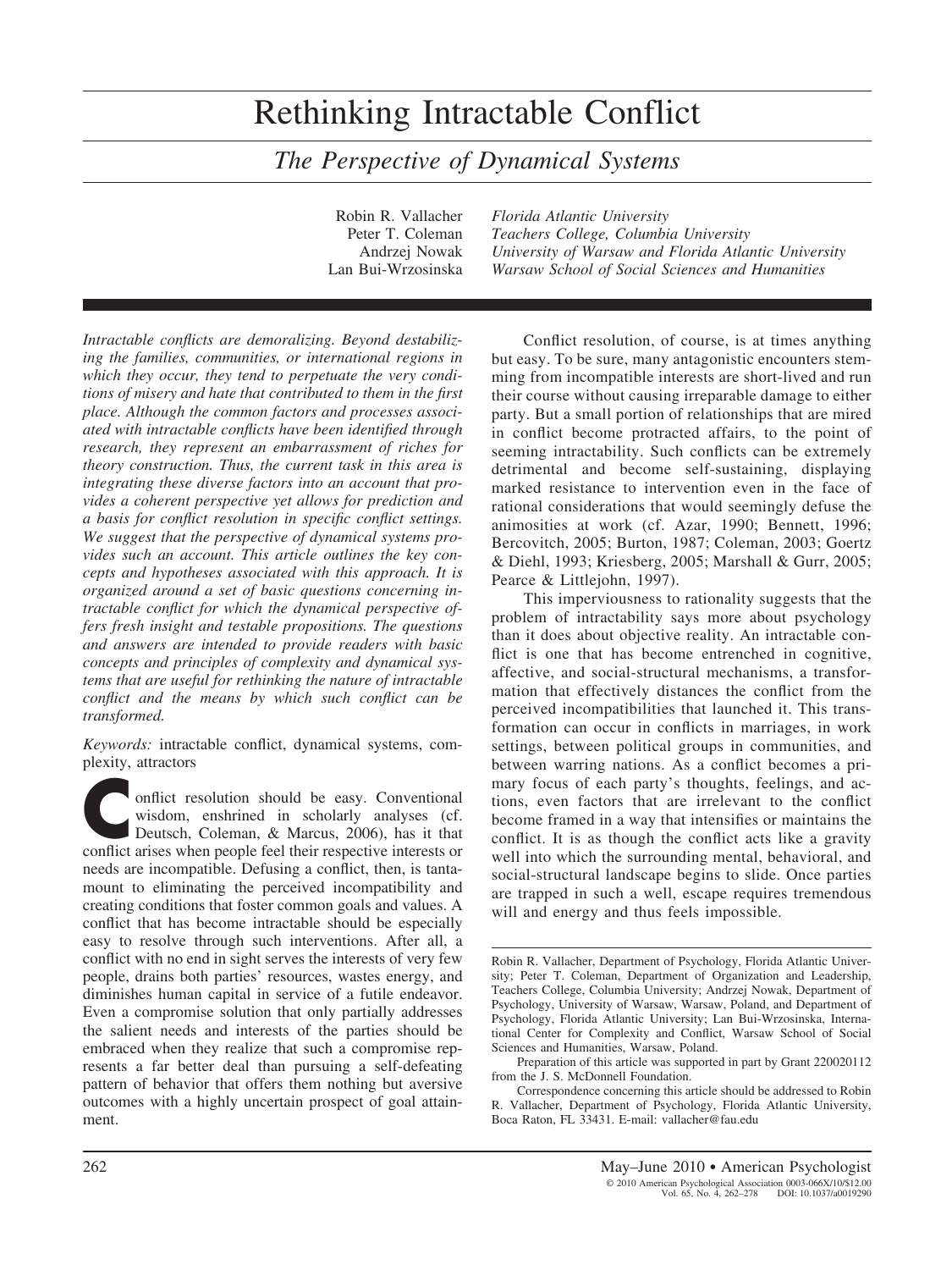

#### **Robin R. Vallacher**

# **The Dynamical Perspective**

This simplified scenario of intractable conflict, captured in the gravity well metaphor, has clear parallels to a wide variety of phenomena not only in the social sciences but also in the physical sciences. Indeed, recent years have witnessed the advent of a perspective in the physical sciences and mathematics that identifies the dynamic and inertial processes that are common to everything from slime molds to galaxy formation. This perspective, which underlies dynamical systems theory and models of complexity, emphasizes the inevitable and spontaneous organization of discrete elements into global patterns that, once formed, resist disruption and other sources of change (cf. Holland, 1995; Kelso, 1995; Schuster, 1984; Strogatz, 2003). Even a highly volatile phenomenon—whether a tornado, a swarm of locusts, or a crowded sidewalk in Manhattan— can be viewed as the coordination of elements and forces into a higher order entity that becomes selfsustaining and orderly. Our aim in this article is to show the relevance of this perspective for illuminating the nature of intractable conflict and to suggest new strategies for resolving such conflicts that follow from this understanding.

Although developed in mathematics and the physical sciences, the principles of dynamical systems and complexity have potential application to the fundamentals of human experience. This potential has become increasingly manifest since the 1990s, and the dynamical perspective has emerged as a primary paradigm for the investigation of psychological processes at different levels of personal and social reality. To date, dynamical models have been advanced to explain and predict a wide range of processes, from self-concept and social judgment to the emergence of public opinion and societal transitions (see reviews by Guastello, Koopmans, & Pincus, 2009, and Vallacher &

Nowak, 2007). We feel that the dynamical perspective is ideally suited to capture the dynamics of intractable conflict, and over the past several years we have begun to reframe this topic in dynamical terms (e.g., Coleman, Bui-Wrzosinska, Vallacher, & Nowak, 2006; Coleman, Vallacher, Nowak, & Bui-Wrzosinska, 2007; Coleman, Vallacher, Nowak, Bui-Wrzosinska, & Bartoli, in press; Nowak, Vallacher, Bui-Wrzosinska, & Coleman, 2007). Our efforts to date have been largely theoretical, even metaphorical, in an effort to show how conflict intractability can be understood in terms of basic dynamical properties. Having laid this conceptual groundwork, we propose that the next step is to use the propositions and tools of the dynamical perspective to explore well-defined issues in concrete contexts involving real human conflicts.

# **The Problem of Intractable Conflict**

Before we describe the dynamical perspective on intractable conflict, it is important to clarify the scope of the problem with respect to both real-world concerns and theory construction. As the world enters the 21st century, protracted social conflicts represent pressing problems undermining the security and well-being of societies worldwide. Today, there are over 30 wars and violent conflicts being waged around the globe; approximately 40% of intrastate armed conflicts have lasted for 10 years or more, and 25% of wars have lasted for more than 25 years (see http://globalsecurity.org/military/world/war and Marshall & Gurr, 2005). The enduring conflicts in Israel–Palestine, Kashmir, Cyprus, Sudan, and the Democratic Republic of Congo are just a few examples. A study of international conflicts between 1945 and 1995 identified 18 cases of intractable interstate relationships that produced 75 militarized and violent conflicts that resisted hundreds of attempts at resolution and posed serious threats to regional or international security (Bercovitch, 2005). In these settings, entire generations of youths are socialized into conflict, a condition we know to perpetuate destructive conflict. These circumstances often lead to incalculable human suffering, including destruction of vital infrastructure, division of families and communities, and extreme violence, dislocation, and trauma to individuals (Cairns & Darby, 1998; Coleman, 2000). In fact, scholars have linked the events of September 11th, 2001 to the sociopolitical conditions that fester in hot zones of intractable conflict (Crocker, Hampson, & Aall, 2005). Indeed, enduring conflicts have been linked to one half of the interstate wars since 1816, with 10 out of 12 of the most severe international wars emerging from protracted destructive relations (Bennett, 1996). The seeming immunity to resolution has led many scholars to label such conflicts *intractable* (cf. Coleman, 2003).

Despite the widespread and destructive nature of intractable conflict, this phenomenon has yet to be conceptualized in an agreed-upon and coherent fashion. The failure to achieve consensus regarding the fundamental processes underlying intractable conflict, and the corresponding failure to generate effective strategies for transforming such conflict, is not due to a lack of effort on the part of the scientific and practitioner communities. To the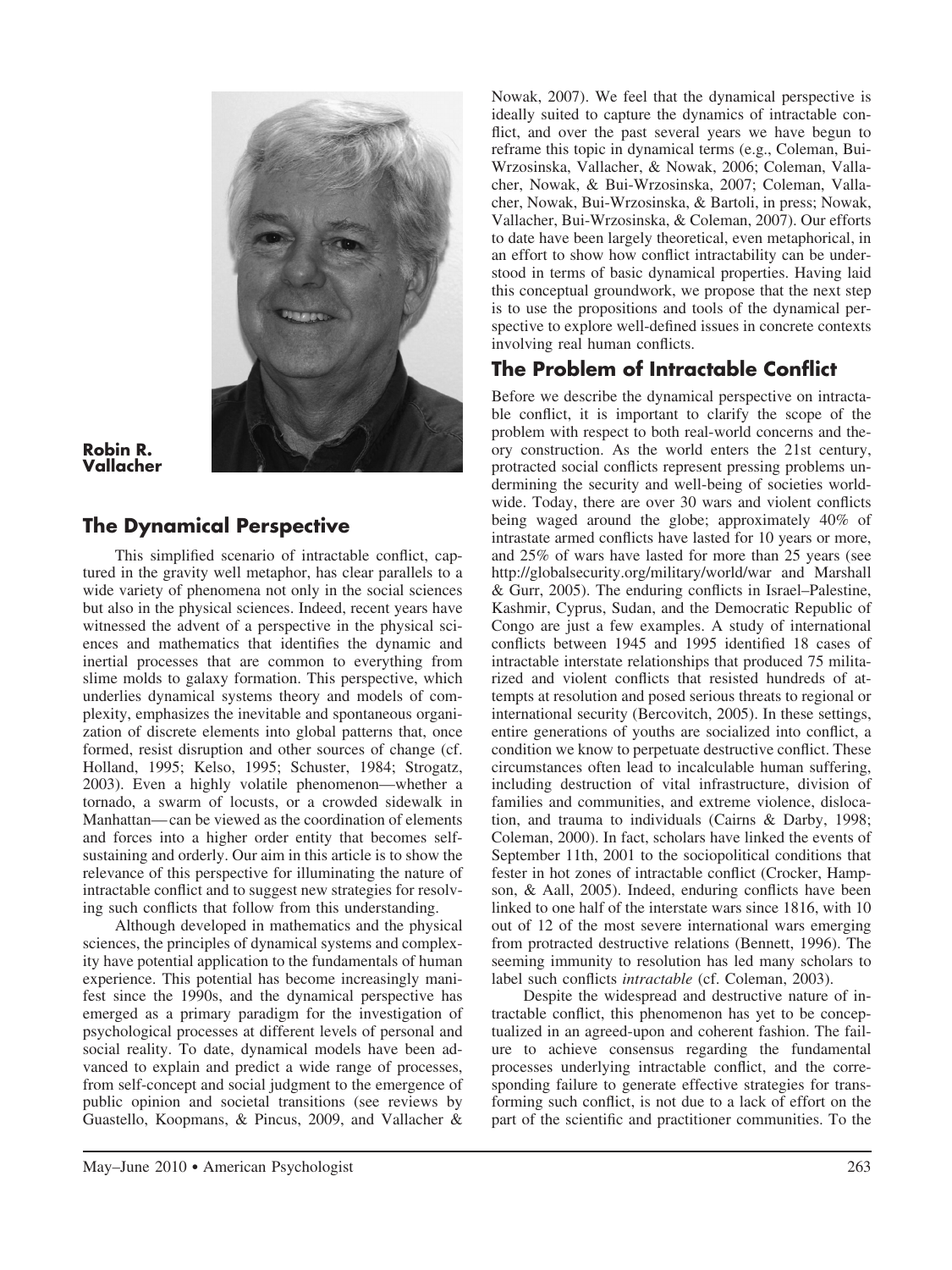

**Peter T. Coleman**

contrary, numerous theories, research initiatives, and intervention strategies have been proposed over the years (cf. http://www.beyondintractability.org; Azar, 1990; Burton, 1987; Cairns & Darby, 1998; Coleman, 2003, 2004, 2006; Crocker et al., 2005; Goertz & Diehl, 1993; Kelman, 1999; Kriesberg, 1998, 2005; Kriesberg, Northrup, & Thorson, 1989; Lederach, 1997; Pearce & Littlejohn, 1997; Pruitt & Olczak, 1995). To some extent, the problem in framing a coherent theory reflects the inevitable idiosyncrasies of each conflict. Common factors and processes have been identified, but they represent an embarrassment of riches for theory construction. The task for theory construction is integrating these diverse factors into an account that is coherent yet allows for prediction and a basis for conflict resolution in specific conflict settings.

We propose that adopting the perspective of dynamical systems will promote the emergence of such an account. In particular, we suggest that the proximate causes of intractable conflict (e.g., competition over scarce resources, ideological differences, protection of personal or group identity) belie a more fundamental tendency that can be observed in systems throughout nature—the integration of basic elements into a global state that provides coherence and stability for the system. This tendency, which generates and is maintained by a host of dynamic processes, cannot be reduced to traditional motivational assumptions such as hedonism, self-esteem, or self-interest, whether immediate or long-term. The press for higher order coherence, moreover, is robust with respect to the idiosyncratic features of specific conflict scenarios and thus provides a framework within which the complex nexus of proximate causes of intractable conflict can be understood and investigated. The central issue for conflict resolution in these cases is not how to resolve the issues in dispute but rather how to transform the system from the coordinated ensemble of dynamics perpetuating the conflict to a different coherent state that allows for benign (or positive) relations between the parties.

# **The Dynamical Perspective on Intractable Conflict: Frequently Asked Questions**

Because many readers are unfamiliar with the dynamical systems perspective, it is useful to clarify the key concepts and general hypotheses associated with this approach to intractable conflict. Accordingly, we have developed a set of basic questions<sup>1</sup> concerning intractable conflict for which the dynamical perspective offers fresh insight and testable propositions. Some of these questions represent fundamental features of conflict that have been addressed throughout the years. Others represent seemingly paradoxical features of conflict that are difficult to understand through the lens of canonical models of conflict. All are intended to provide readers with basic concepts and principles of complexity and dynamical systems that are useful for rethinking the nature of intractable conflict and the means by which such conflict can be transformed. We hasten to add that this account does not dismiss classical accounts that trade on notions such as power, justice, competition over resources, identity, entrapment, and ingroup– outgroup relations. To the contrary, these concepts are incorporated into the heart of the dynamical perspective.

#### *Question 1: How does dynamical systems theory account for the genesis and maintenance of intractable conflict?*

Conflict is not inherently bad. To the contrary, disputes and disagreements are inevitable in human affairs and are essential to the construction of a shared reality, problem solving, participatory governance, and adaptation to changing circumstances. Conflict can escalate beyond a point that has benefits, however, promoting instead protracted malignant relations that are destructive to all parties concerned. How does a basic and largely adaptive feature of social life degenerate into a persistent pattern of behavior that brings out the worst in human nature?

The key to understanding the genesis and maintenance of intractable conflict centers on the notion of *attractor*. In generic terms, an attractor refers to a subset of potential states or patterns of change to which a system's behavior

 $<sup>1</sup>$  As background for the set of questions and answers, we encourage</sup> readers to visit a website devoted to the dynamics of intractable conflict, http://www.dynamicsofconflict.iccc.edu.pl/, where we present 20 frequently asked questions concerning the relevance and application of dynamical systems theory to social psychological phenomena in general (Vallacher et al., 2008). This question–answer set introduces the basic concepts, principles, and methods we consider to be especially useful in reframing personal, interpersonal, and collective processes. Nonetheless, the present question–answer set on the dynamics of intractable conflict has been written so that it can be understood in its own right by scholars and practitioners in social science, conflict resolution, and peace studies.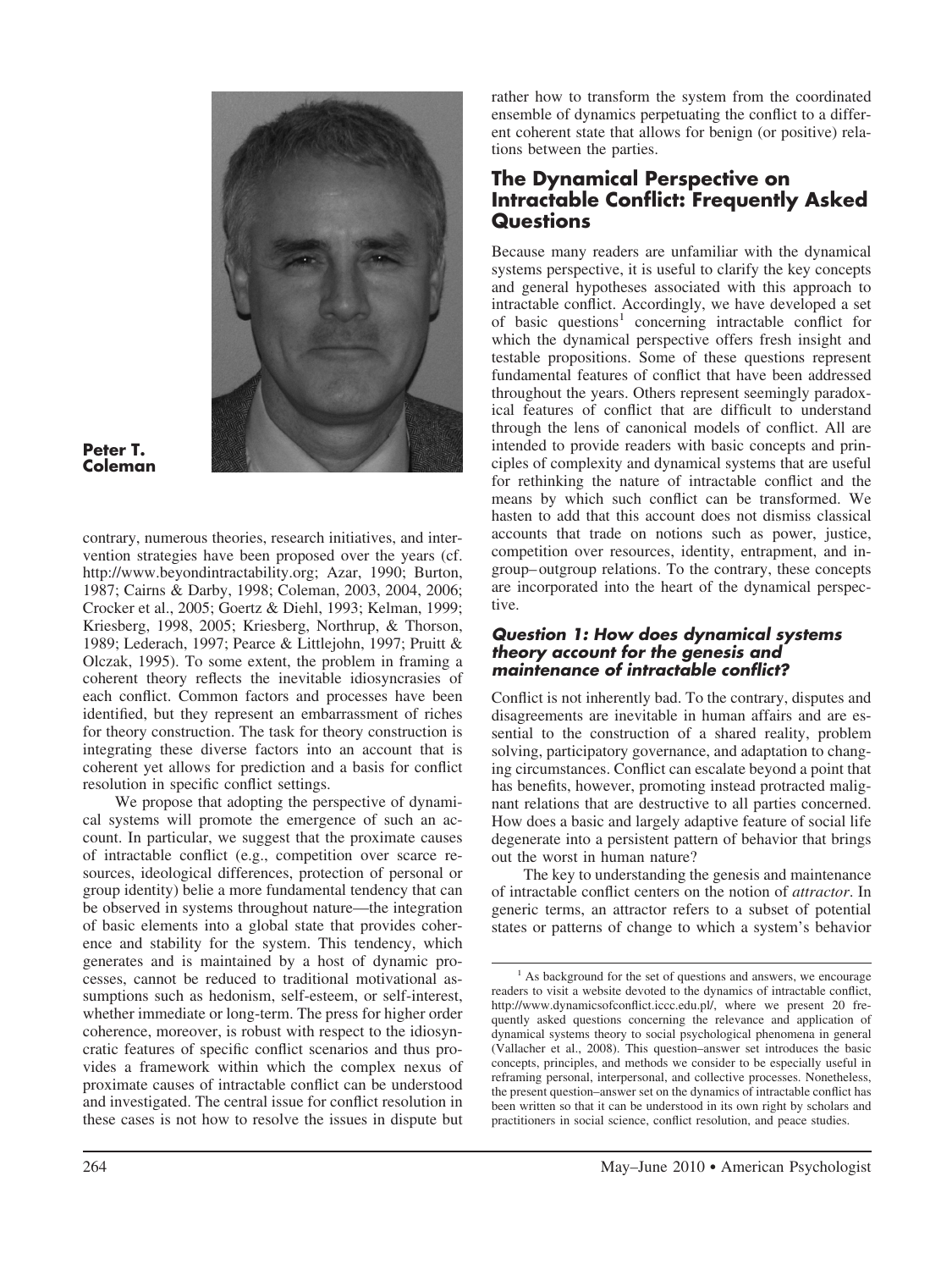

#### **Andrzej Nowak**

converges over time. Metaphorically, an attractor "attracts" the system's behavior, so that even very different starting states tend to evolve toward the subset of states defining the attractor. In the absence of an attractor, a system can change and evolve in response to whatever influences and forces it experiences. When a system's dynamics are governed by an attractor, however, the system is resistant to perturbing influences that would otherwise move it to a different state or pattern of changes. An external factor might promote a temporary change in the state of a system, but over time the system will return to its attractor.<sup>2</sup>

An example of an attractor for a simple system is the behavior of a pendulum in the presence of friction. No matter how one swings the pendulum (i.e., regardless of the initial conditions), after some time the pendulum will stabilize pointing downward. Thus, all the trajectories ultimately converge on a single state that represents the attractor for pendulum dynamics, and any disturbance of this state will have only a temporary effect. A system, however, may have more than one attractor. When a coin is tossed, for example, it can land on one of its two sides, each representing an attractor for the coin's dynamics.

In complex systems—systems composed of many interconnected elements—attractors develop as the elements influence each other to achieve a relatively coherent state or pattern of changes that provides coordination for the elements (cf. Haken, 1978; Hopfield, 1982; Strogatz, 2003). The emergence of coherent system-level properties by means of self-organization represents a universal property of nonlinear dynamical systems and provides an important link between areas of science as distinct as biology and economics. The synchronized flashing of fireflies (Strogatz, 2003), for example, seems quite different from the synchronized firing of neurons associated with pattern recognition and consciousness (cf. Hopfield, 1982; Tononi & Edelman, 1998), but both phenomena illustrate the tendency for the elements of a system to become coordinated and to promote the emergence of coherent system-level properties and behavior. Once a system-level property has emerged, it constrains the subsequent behavior of the elements composing the system and resists forces that threaten the system's coherence. An attractor is thus similar to the notion of equilibrium or homeostasis (cf. Cannon, 1932; Miller,  $1944$ ).<sup>3</sup> In many systems, the equilibrium is an *energy minimum* in that it represents a state or pattern that minimizes the incompatibility among the elements.

In psychological and social systems, an attractor can be described as a restricted range of mental states and actions that is commonly experienced by a person or group. At the individual level, the thoughts and feelings that arise in the stream of thought can influence each other to take on a common meaning and promote the emergence of a coherent higher order belief or social judgment (cf. Tesser, 1978; Vallacher, Nowak, & Kaufman, 1994). Once a global mental state develops, it resists subsequent input that threatens to undermine it. In the context of a positive view of someone, for example, information that the person is "critical" may be interpreted as a virtue ("constructive") rather than a vice ("mean-spirited"). Similar dynamics are operative in the emergence and maintenance of norms, attitudes, and fashions in a social system. Individuals, who may differ initially in their personal preferences, influence each other to adopt a shared reality (cf. Kenrick, Li, & Butner, 2003; Nowak, Szamrej, & Latané, 1990). Once a collective state comes to characterize the thought processes of interconnected individuals, there is strong resistance to new information or forces that threaten to undermine it. Thus, discrepant information is discounted or reinterpreted to fit the prevailing view, and individuals holding deviant ideas are subject to intense influence from the local majority or are ostracized.

Attractors do not necessarily represent goals, values, or other desired states. A person with low self-esteem, for example, may initially embrace flattering feedback from an acquaintance, but over time such a person is likely to discount or reinterpret this feedback, displaying a pattern of self-evaluative thought that converges on a negative state (Swann, Hixon, Stein-Seroussi, & Gilbert, 1990; Vallacher, Nowak, Froehlich, & Rockloff, 2002). At an interpersonal level, a person might display a persistent pattern of antagonistic behavior in his or her social relations despite efforts to avoid behaving in this manner. And in an intergroup

<sup>2</sup> Three types of attractors have been identified in dynamical systems: fixed point, periodic (including multiperiodic and quasiperiodic), and deterministic chaos. We have found fixed-point attractors to be the most relevant to issues of intractable conflict, and they provide the focus of this article. Periodic and chaotic evolution are expressed in various social processes (Guastello et al., 2009; Vallacher & Nowak, 2007), though, and may prove useful in the investigation of social conflicts as well (see, e.g., Hanson & Sword, 2008).

More precisely, a fixed-point attractor corresponds to a stable equilibrium. An unstable equilibrium, referred to as a *repellor,* represents a state that the system tries to avoid.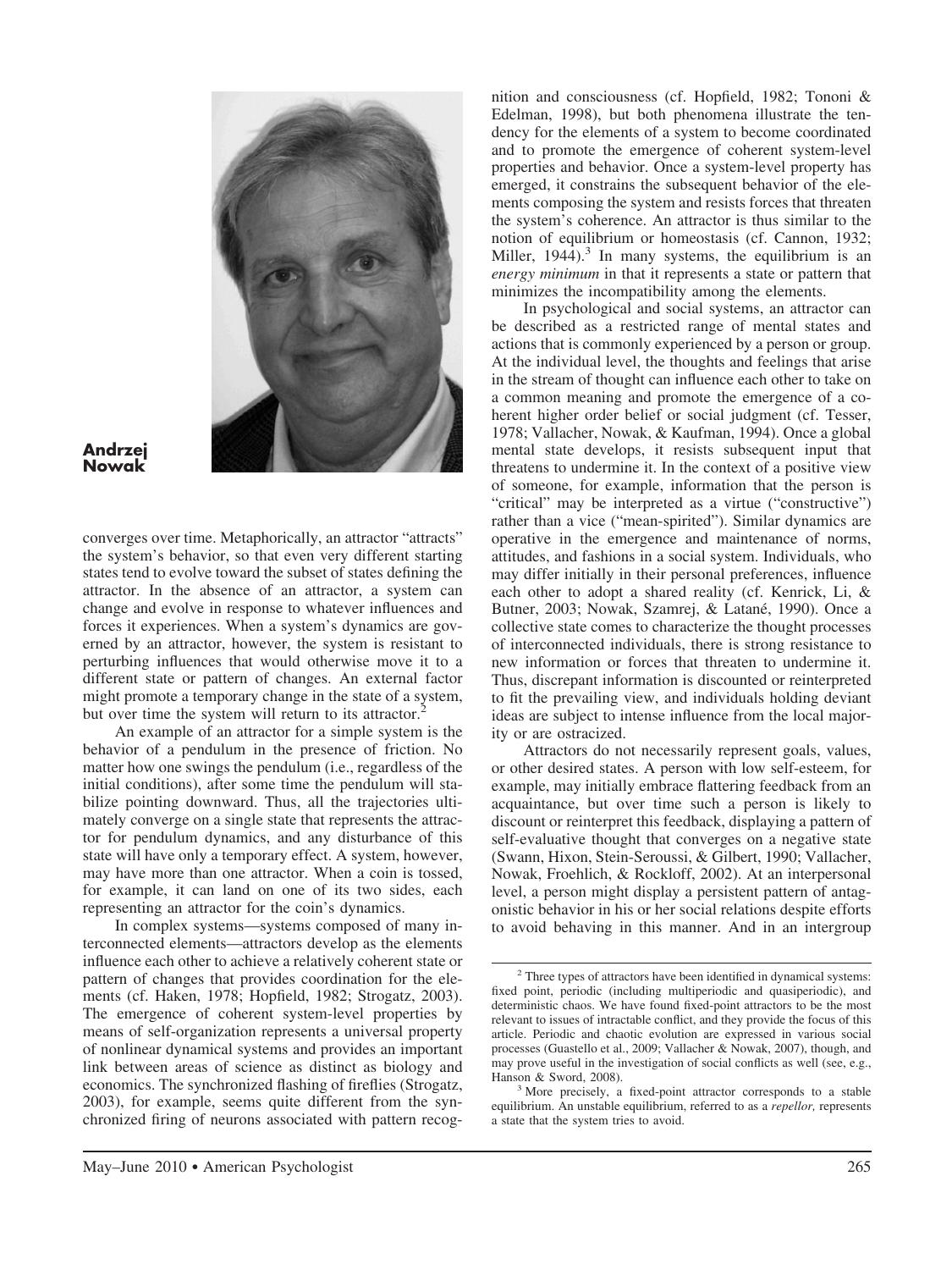

**Lan Bui-Wrzosinska**

context, warring factions may display conciliatory gestures when prompted to do so but revert to a pattern of antagonistic thought and behavior when the outside interventions are relaxed (Coleman et al., 2007). In short, when a system's dynamics are governed by an attractor, the system will consistently evolve to a particular state, even if this state is not hedonically pleasant, and will return to this state despite being perturbed by forces that might promote a more pleasant or ideal state.

The attractor concept is illustrated in Figure 1, which reflects the gravity well metaphor noted at the outset. The ball represents the current state of the system and the valleys represent two attractors for the system. The ball will roll down the hill and come to rest at the bottom of the valley, which represents a local energy minimum. Each attractor can be characterized in terms of two basic properties. A *basin of attraction* specifies the range of states that will evolve toward the attractor. This feature is represented by the width of each valley in the figure. A system with a wide basin "attracts" a broad range of states, including information and events that seem inconsistent with the attractor. A system with a narrow basin "attracts" a smaller range of states and thus is less able to absorb inconsistent ideas and events. In the figure, the basin of attraction for Attractor A is somewhat wider than the basin of attraction for Attractor B. This means that a wider variety of states will evolve toward A than toward B.

An attractor can also be characterized in terms of its *strength,* or resistance to change. This feature is represented by the depth of each valley in the figure. It is difficult to dislodge a system from a strong attractor even when perturbed by strong external influences, whereas a relatively weak influence can dislodge a system from a weak attractor. In the figure, Attractor B is stronger than

Attractor A. This means that once a system is at Attractor B, it is more difficult for it to be dislodged by external influence.

We propose that a protracted malignant conflict reflects a strong attractor with a wide basin of attraction. The strength of the attractor reflects its capacity for maintaining a coherent cognitive, affective, and behavioral orientation among the parties to a conflict. When destructive conflict is associated with a deep attractor (as in Attractor B), an attempt to address the current state of the conflict corresponds to pushing the ball uphill. It not only requires considerable effort but also is likely to be futile, since once the pushing force is relaxed, the ball will roll back to the attractor. This corresponds to some peace agreements, initiated at great expense by the international community, that eventually collapse after the fanfare of the initial breakthroughs subsides. A wide basin of attraction means that a broad range of ideas and action possibilities will eventually evolve toward the dominant mental and behavioral pattern characterizing the parties to the conflict. Even positive information that contradicts the negative view of members of an outgroup is transformed by a variety of cognitive and social mechanisms until it fits the predominant view. Thus, a peaceful overture or a logical appeal emphasizing the nonproductive nature of the conflict might initially be taken at face value but over time will become reframed until it provides evidence in support of, rather than in opposition to, the predominant response tendency of the person or group.

Knowing the attractor landscape of a system is essential when attempting to anticipate the fate of introducing a new element—a communication, an overture, even an unanticipated but significant event—particularly when the element is open to different interpretations or has unclear implications. Assume, for example, that a group has an attractor for negative relations with another group. The width of the basin of attraction determines whether a positive act by the other group will be assimilated to the attractor or instead will represent an inconsistency that holds potential for dislodging the system from the attractor. If the attractor has a wide basin, the positive act (e.g., a conciliatory gesture) might be reframed in negative terms (e.g., as weakness or deception). If the attractor has a

#### **Figure 1**

*A Dynamical System With Two Attractors Corresponding to Constructive Relations (A) and Destructive Relations (B)*

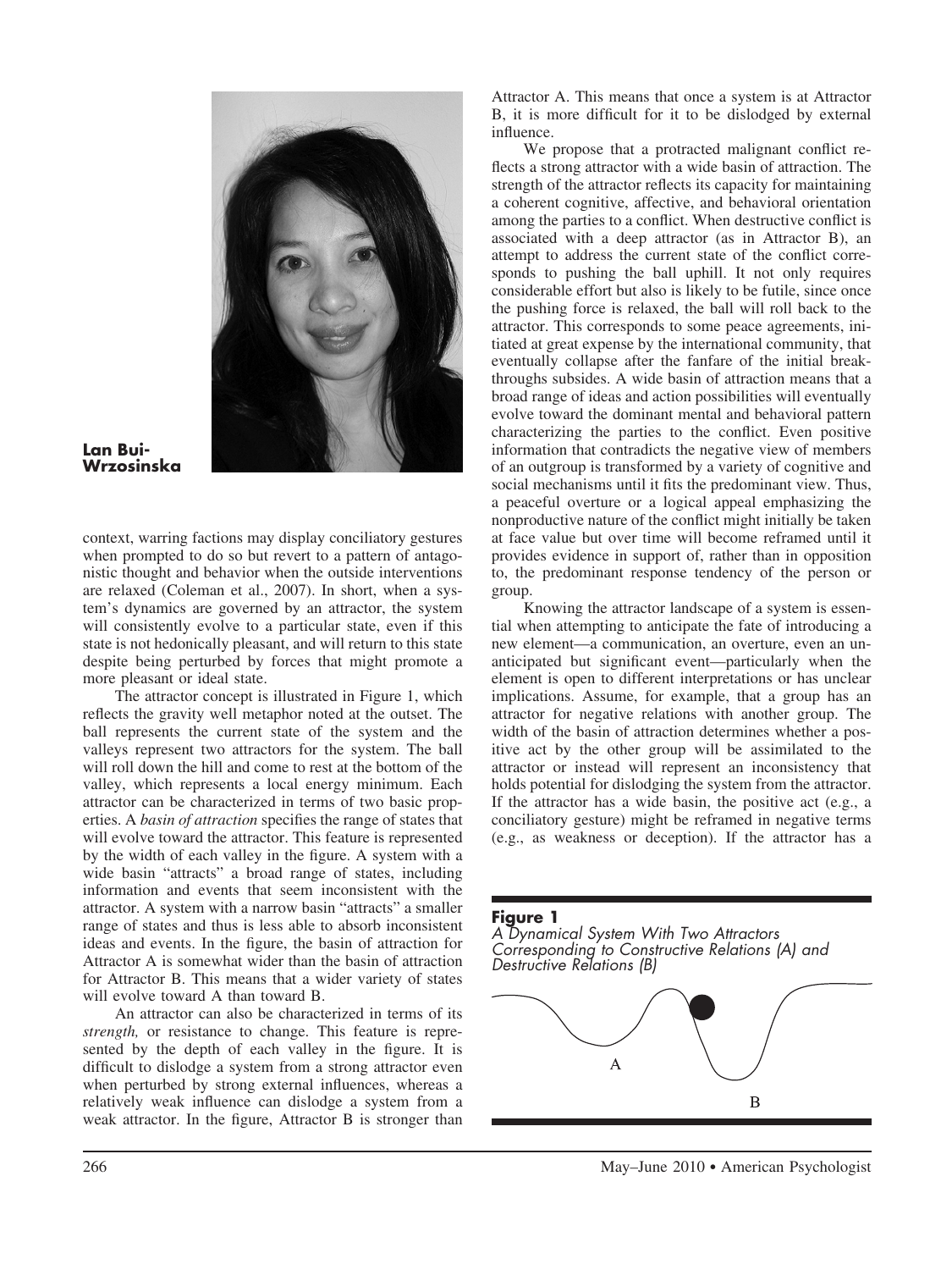narrow basin, the same element cannot be as readily assimilated and might move the system to a different attractor (corresponding to reconciliation).

The strength of the attractor decides whether the inconsistent element (e.g., a positive act) will have any effect in moving the system away from the negative state. If the attractor is relatively weak, the inconsistent element may influence the state of the system, perhaps moving it gradually toward a different pattern of thought and action. Additional inconsistencies might even transform the system, moving it to a different (new or latent) attractor. If the attractor is strong, however, even very inconsistent information may not affect the state of the system. A highly conciliatory gesture by the other group, for example, is unlikely to change the way the group is perceived. Instead, the gesture will be discounted in importance or suppressed in communication and discussion.

At some point, though, the inconsistent elements may become sufficiently numerous or significant that they succeed in transforming the system. The stronger the attractor, the more numerous or significant the inconsistencies must be to have this effect. When this threshold is reached, the system will show a sudden and qualitative change to a new (or previously latent) attractor. We suggest that these basic processes may underlie the radical shifts observed when communities move rapidly from peace to violence (as occurred in the 1994 Rwandan genocide), or from violence to peace (as seen in the emergence of peace in Mozambique in 1992; see Bartoli, Bui-Wrzosinska & Nowak, in press). After this transformation, the system will display the same resistance to inconsistent (now negative) information and the same nonlinear transformation when a threshold of inconsistency is reached.

This scenario suggests that when a system has two strong attractors (e.g., one maintaining positive relations between two groups and one maintaining negative relations), the same element (an event, a communication, etc.) can be responded to in very different ways depending on which attractor is currently manifest. This tendency, referred to as *hysteresis*, is a signature phenomenon of nonlinear dynamical systems. With respect to intractable conflict, knowing the respective strength and basins of attraction for the set of attractors defining the relationship between the parties is critical for anticipating the impact of information or events that might have a single unequivocal meaning (e.g., positive or negative) when viewed from outside the conflict.

#### *Question 2: How does an attractor differ from more familiar notions, such as "schema," "goal," "attitude," or "disposition"?*

The attractor concept has much in common with these and other familiar psychological constructs. Indeed, each of them can be conceptualized as an attractor for a specific type of system. In traditional approaches, however, these phenomena are commonly investigated as fixed structures, with little consideration given to their dynamic properties. By framing them in terms of attractors, we can recapture the dynamics that are often lost in theoretical accounts.

A schema, for example, has attractor properties in that it constrains the dynamics of perception and thinking, causing the stream of thought concerning an object or event to converge on a specific set of values (e.g., interpretations, judgments, beliefs). A goal, in turn, represents an attractor in that it steers actions toward the attainment of a particular state while resisting the temptations of other action possibilities. In similar fashion, the concept of attitude describes the values of thoughts, feelings, and actions that are most often experienced when one is in contact with the attitude object and to which a set of psychological mechanisms promotes convergence after one receives contradictory information. Having a positive attitude toward a person, for example, does not rule out the possibility of experiencing negative feelings toward the person on specific occasions but rather suggests that such feelings are intrinsically unstable and infrequent. A personality disposition, meanwhile, represents a person's tendency to behave in a consistent manner despite interpersonal and situational forces that mitigate against such behavior or promote other types of behavior. It describes not a single value on a dimension of personality but rather the attractor for a system of interacting mechanisms producing and controlling thoughts, feelings, and behaviors in a certain domain.

Reframing these familiar notions in explicitly dynamical terms highlights their common properties and thus provides theoretical unity across otherwise diverse domains and levels of experience. Investigating schemas, goals, and the like from a dynamical perspective thus may illuminate the origin, evolution, and transformation of the collective states that provide stabilization of people's thoughts, feelings, and actions. It is worth emphasizing, too, that a dynamical system may have more than one attractor governing its dynamics. Identifying the structure of attractors in a system thus provides insight into the possible coexistence of different (and potentially conflicting) schemas, goals, attitudes, and dispositions governing a person's functioning under different conditions.

#### *Question 3: What promotes the development of a strong negative attractor for social relations and conflict?*

In benign conflicts (and everyday social relations), the links among different thoughts, feelings, and action tendencies reflect a relative balance between *positive (reinforcing*) and *negative (inhibiting) feedback*. Elements linked by positive feedback reinforce and amplify one another's current states. A hostile thought about a person or group, for example, elicits other negative thoughts or transforms neutral thoughts into negative ones, and through repeated iterations of this linkage, the separate thoughts coalesce into a coherent negative judgment. In most social contexts, however, this potential for the spread of negativity and conflict escalation is restrained by inhibitory feedback among elements. A hostile action toward a person, for example, might promote feelings of regret or guilt or perhaps a consideration of the person's benign or positive qualities. Such thoughts effectively restrain the hostile impulses, establishing a tempered stance in the social relationship.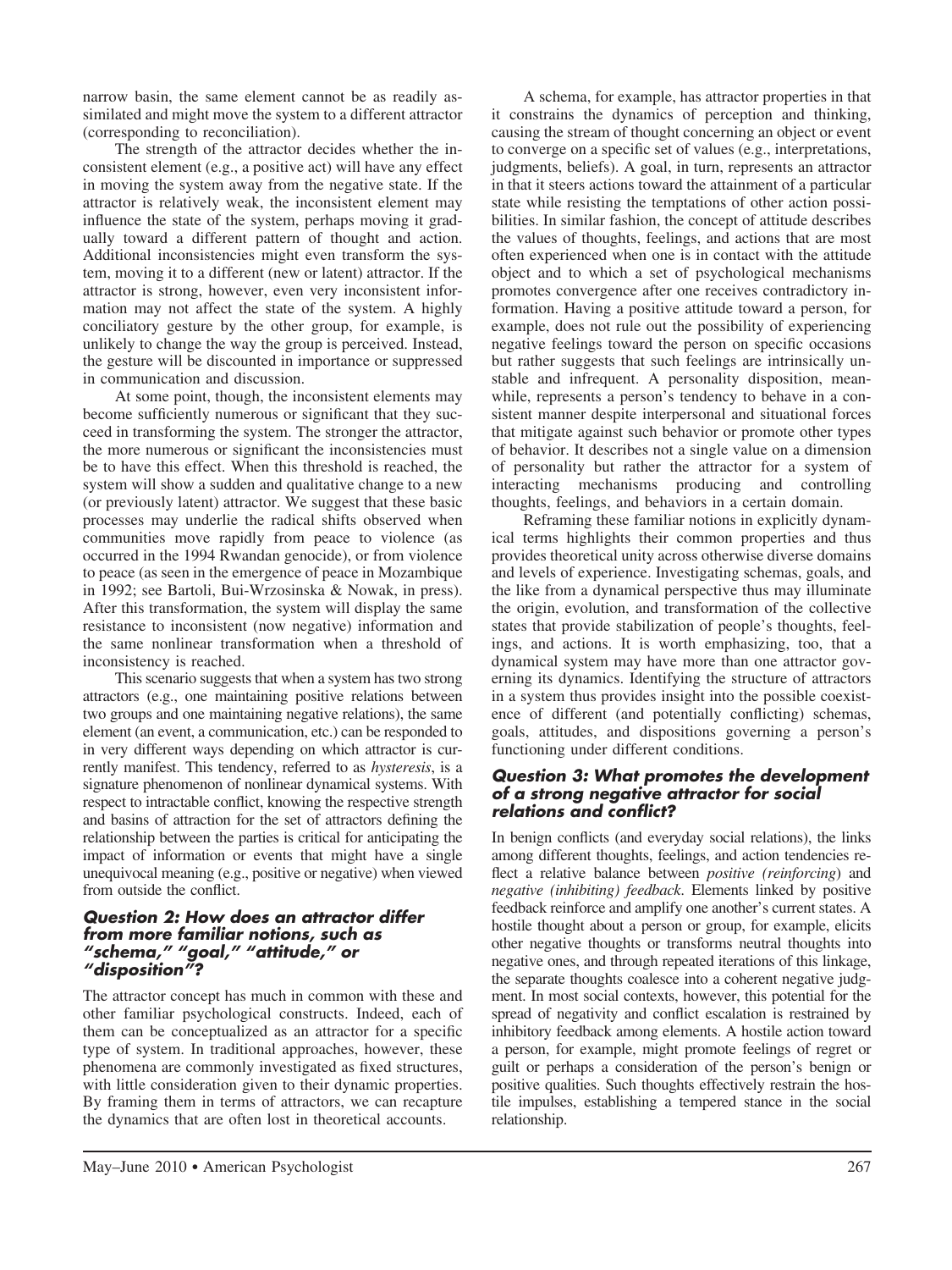When an attractor begins to develop in a system, the balance between reinforcing and inhibiting feedback is diminished or lost altogether, with elements serving primarily to reinforce or amplify each element's current state through positive feedback loops. By itself, any element is open to change when exposed to other elements with a different meaning or implication for action. Knowing that a person has a political ideology that differs from that of one's ingroup, for example, may set the stage for thinking negatively about him or her, but if other elements of information have not been linked with this element, outside influences could prevent one from forming a negative judgment. Once a global assessment has developed, however, the positive feedback loops among the elements offset the impact of new information that might overwhelm any single element. So if the person's political ideology has become linked to judgments of his or her honesty, intelligence, and patriotism, one's judgment of the person will be more immune to subsequent discrepant information.

In conflict situations, the shift toward reinforcing feedback loops promotes the emergence of strong attractors that are resilient in the face of potentially disconfirmatory events and information. At the individual level, an incongruent piece of information is considered in light of the ensemble of congruent information and is likely to be reframed to fit the prevailing meaning (e.g., Tesser, Martin, & Cornell, 1996). In social systems, communication among group members bolsters the group's attractor for thought and behavior and buffers individuals within the group from outside influence (cf. Nowak et al., 1990). This is particularly evident in isolated, extremist groups of all flavors (see Bartoli & Coleman, 2003). In both cases, a perturbing influence might have an immediate impact on the state of the system, but over time the mutual support among the system's elements restores the system to its attractor.

It remains to be determined what factors are responsible for the breakdown in self-regulatory mechanisms in strong conflict attractors. The balance of power, the degree of interdependence, the level of cooperation versus competition, the salience of ideology and social identity, and the zero-sum nature of resources in some conflicts are plausible candidates. Other likely factors that transcend conflict per se include stress, threat, mortality salience, strong emotions, time pressure, and any condition that undermines controlled (conscious, deliberative) mental processes, which play a central role in self-regulation (Vallacher & Nowak, 1999). Identifying the factors that change the balance between positive and negative feedback in mental and social systems provides an important agenda for empirical research.

#### *Question 4: Intractable conflicts are undesirable and destructive to all parties, yet they are maintained for very long periods of time and resist attempts at resolution—why?*

Traditional theories of motivation are hard pressed to explain the persistence of destructive conflict. Apart from being intrinsically unpleasant and defined in terms of negative emotion, protracted conflicts destroy lives, tear apart families and communities, divert attention and energy from more productive pursuits, and rarely produce happiness or even satisfaction. Nor are the goals of conflict often achieved, particularly in cases of intractable conflict that persist through many generations with no end in sight. Hedonism, enlightened self-interest, achievement motivation, and other classic motives fall short in attempting to explain this enduring feature of human existence. Even if such motives could be identified (e.g., ingroup solidarity afforded by outgroup antagonism), there are other means by which these motives could be satisfied without entailing the enormous trade-offs in costs and adverse consequences of intractable conflict.

Despite the self-destructive potential of entrenched conflict, attractors satisfy two basic psychological motives. First, *they provide a coherent view of the conflict*, including the character of the ingroup, the nature of the relationship with the antagonistic party, the history of the conflict, and the legitimacy of claims made by each party. These views, of course, are often in direct opposition to those of members of the outgroup, as is evident in many accounts of the conflict in the Middle East (cf. Bar-Tal, 2000; Rouhana & Bar-Tal, 1998). Attempts to instill a different view, even one that might allow for peaceful resolution of the conflict, threaten the subjective "accuracy" of the current view and are resisted. Thus, new information might strike an outsider as a basis for rethinking the rationale for a conflict yet be discounted or reinterpreted by the parties themselves in order to make it consistent with the prevailing view of the conflict. This function of attractors is especially critical when the parties encounter information or actions that are open to interpretation. An attractor serves to disambiguate actions and to interpret the relevance and "true" meaning of information.

Second, *attractors provide a stable platform for action*, enabling each party to a conflict to respond unequivocally and without hesitation to a change in circumstances or to an action initiated by the other party. In the absence of an attractor, the conflicting parties may experience hesitation in deciding what to do or may engage in internal dissent that could prevent each party from engaging in a clear and decisive course of action. At the individual level, such dissent is experienced as ambivalence or uncertainty. At the group or societal level, internal dissent represents disagreement among the individuals comprising the respective ingroups or societies.

A conflict governed by attractor dynamics can appear not only at odds with classic hedonic concerns but also ironic with respect to conventional notions of information processing. Classic theories and lines of research in social psychology suggest that ambiguous and conflicting information makes people vulnerable to new interpretations and attitudes and thus sets the stage for change and transformation at the individual, interpersonal, and collective levels (cf. Deutsch & Gerard, 1955; Festinger, 1954; Sherif, 1936). In mental, interpersonal, or intergroup relationships governed by attractor dynamics, however, we propose that there is an *inverse relation* between information ambiguity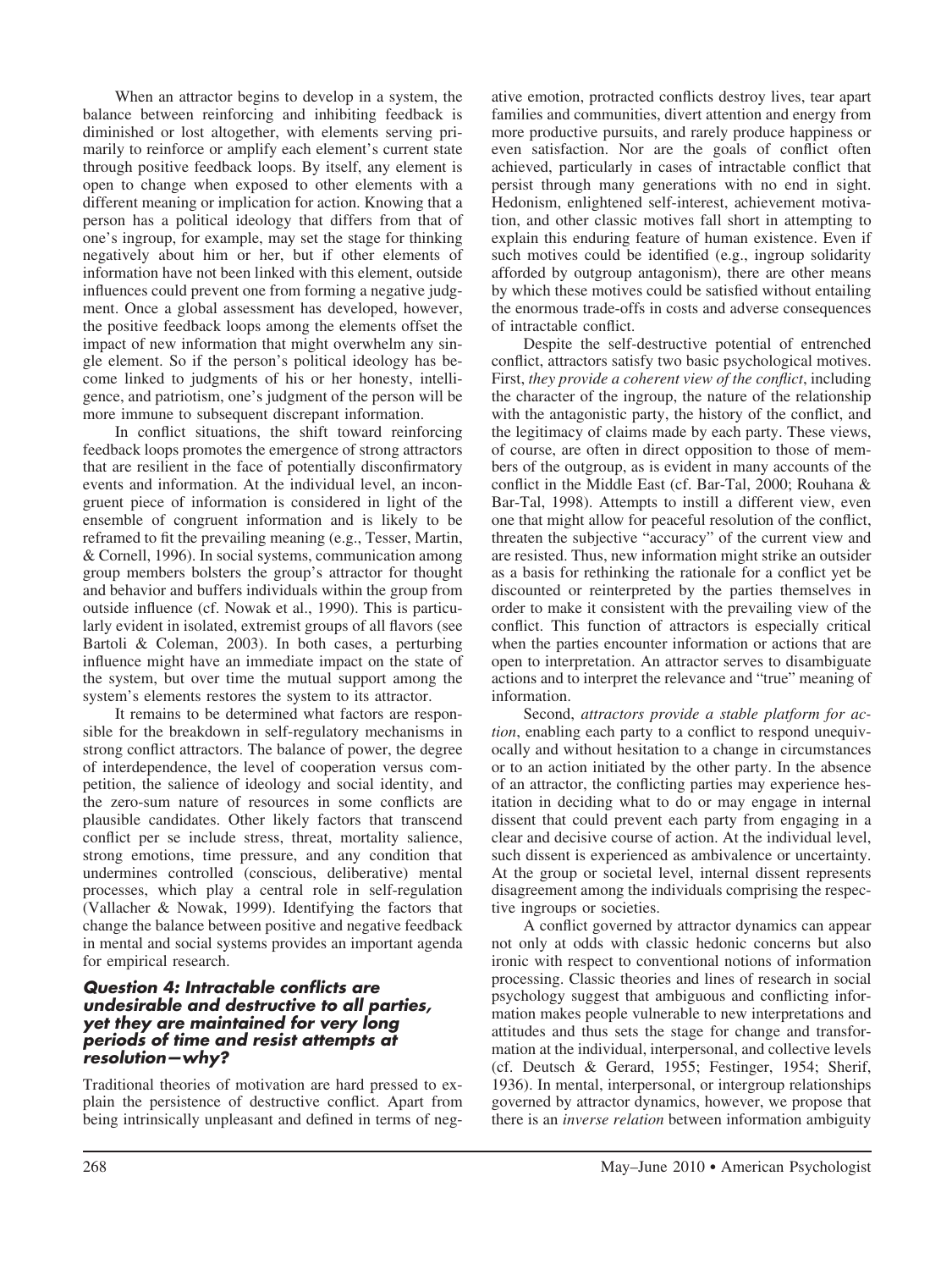and transformation. When an attractor provides coherence for complex and ambiguous information, it is especially vulnerable to new ideas that provide a different way of integrating such information. Hence, a new perspective regarding an ongoing conflict, although serving the disambiguation function, represents a challenge to the established pattern of thinking and undermines the associated platform for action. Change in response to such information is therefore strongly resisted. We suggest, in fact, that the greatest potential for a sudden eruption of violence exists when there is a challenge to the validity of an attractor providing coherence for information that is difficult to verify. Ironically, when change does occur, it tends to be wholesale rather than incremental in nature, with the party's thoughts, feelings, and action tendencies coalescing into a new attractor or moving to an existing attractor that had previously been latent in the system. This scenario has intriguing but largely untested implications for conflict escalation and resolution (which are developed in the response to Question 10).

The heightened resistance to ideas or interpretations that challenge an attractor based on ambiguous and difficult-to-verify information can be seen at the individual level. When a subjectively important but difficult-to-verify attitude is threatened by an alternative perspective, for example, one or more cognitive mechanisms are engaged to thwart the threat and reaffirm the attitude (e.g., Tesser et al., 1996). Recent theory and research on self-concept, meanwhile, suggest that people who have high self-esteem with an unclear relation to accomplishments and other sources of objective information tend to be the most defensive in response to criticism and unflattering appraisals, often resorting to violence against the source of the threatening feedback (cf. Baumeister, Smart, & Boden, 1996). We suggest that this connection characterizes attractor dynamics at the level of groups and societies as well. If this is indeed the case, it provides insight into certain intractable conflicts that erupt into violence when new information calls into question the legitimacy of one or both parties' stable pattern of thought and behavior. The ironic connection between the complexity and ambiguity of information and a group's resistance to change has yet to be empirically verified and thus provides a promising agenda for research on the dynamics of conflict.

#### *Question 5: At what level of social reality do attractors of conflict exist?*

Attractors represent formal properties of dynamical systems and thus characterize the dynamics of systems at all levels of reality. Cognitive processes and intergroup relations are clearly different phenomena, for example, but each can be described in terms of stable patterns (e.g., interpretation in cognition, social distance in intergroup relations) that provide coherence and unequivocal platforms for action. Accordingly, conflict can be characterized with attractors at different levels of social reality. At the level of the mind, attractors represent stable patterns of thought and affect concerning the parties to the conflict (e.g., oneself and another person in interpersonal conflict,

the ingroup and the outgroup in intergroup conflict), as well as the history and nature of the interpersonal or intergroup relationship. At the interpersonal and intergroup levels, attractors represent stable and recurring patterns of relations between the parties to the conflict. The mere mention of the conflicting party—let alone an encounter with the party—may promote well-learned and automatic response tendencies at different levels of action meaning.

Because of the feedback among levels in a dynamical system, an attractor that initially develops at one level of reality is likely to forge attractors at other levels. A conflict may develop over issues of resource allocation, for example, and the negative interactions associated with this conflict could promote psychological attractors (i.e., negative attitudes) that are consistent with, and serve to maintain, the interpersonal conflict. Once a psychological attractor develops, the conditions that generated the conflict (i.e., resource allocation) could be mitigated without resolving the conflict if the attractor is strong and has a wide basin of attraction. The change in objective conditions, for example, could be interpreted in a manner that reinforces rather than undermines the negative feelings toward the other party. In conflict situations, then, an interpersonal or intergroup attractor promotes a social judgment attractor, which then reinforces the interpersonal attractor, and so on, in a reciprocal reinforcing feedback loop.

Because of the feedback linking levels, a conflict initially associated with one level of reality is likely to spread to other levels, creating the potential for overlapping and mutually reinforcing attractors that serve to anchor the conflict. This expansion of attractors can become encoded in cultural beliefs and traditions, adding yet another level to the conflict that can promote long-term intransigence and resistance to attempts at conflict resolution. For example, the annual Orange Walk held in Northern Ireland each July, which celebrates the Protestant victory of Prince William of Orange over King James II in 1690, evokes past grievances and losses associated with the protracted conflict over Ireland that trigger latent psychosocial attractors for more hostile Catholic–Protestant relations.

#### *Question 6: How can one identify the attractors in an intractable conflict?*

In one sense, this is a simple issue, almost trivial. If people are embroiled in an ongoing conflict, their respective patterns of thought and behavior are manifest and need only be described. But in another sense, the identification of attractors in a conflict is a very challenging problem. This is true for both descriptive and formal reasons.

Descriptively, the functional equivalence (equifinality) of thought and behavior can make it difficult to determine whether a party to a conflict is displaying a stable pattern, engaging in routine but nonmeaningful action, or acting in accord with very different concerns from one occasion to the next. Consider, for example, a person who attacks someone's line of reasoning, prevents another person from taking a short-cut through his or her territory, and refuses to answer an e-mail message from yet another person. Does this represent a pattern of behavior that could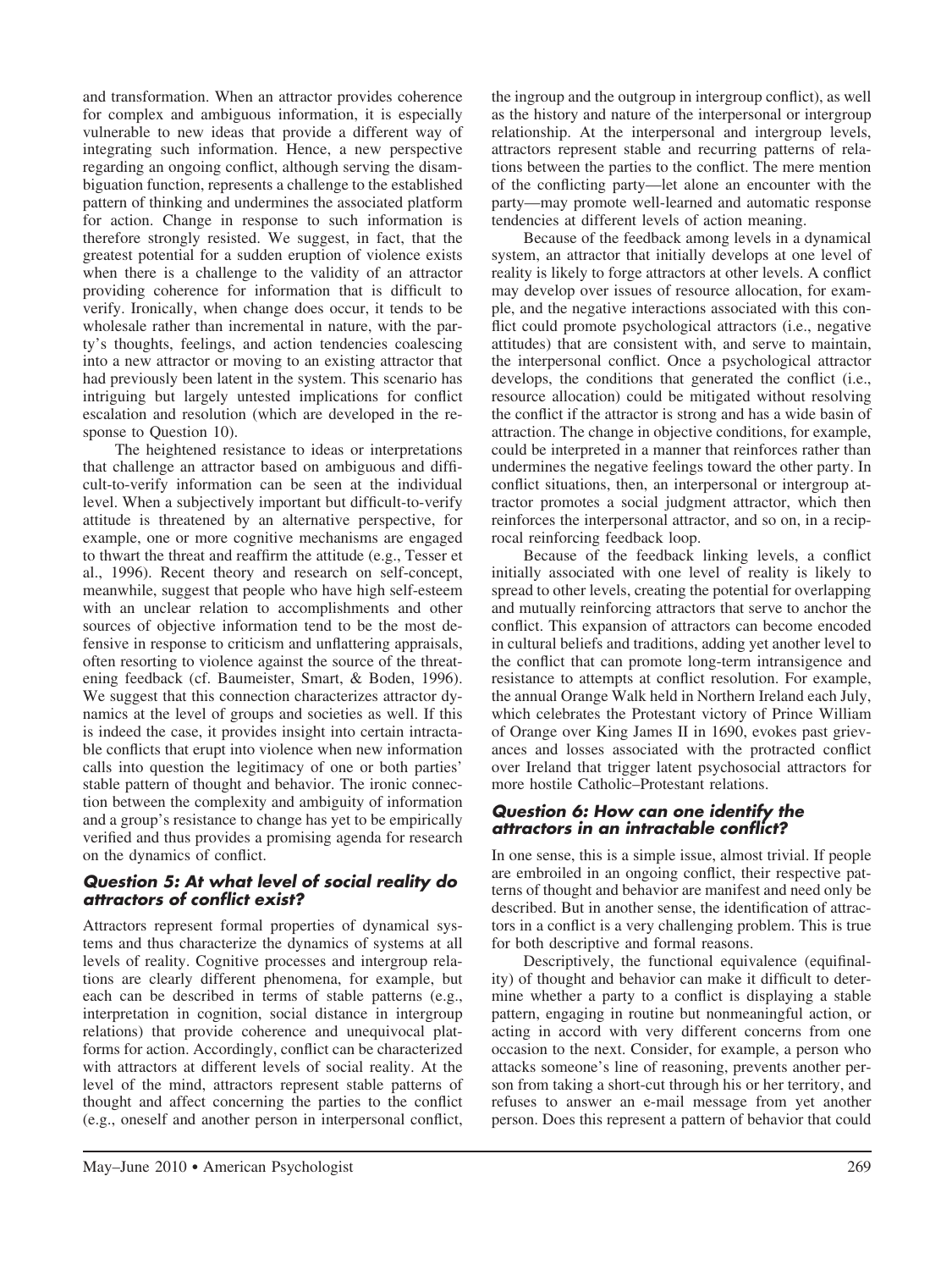qualify as an attractor, or do these acts each reflect entirely different meanings despite their similarity with respect to an "antagonism" attitude or schema? Perhaps the attack represents "constructive criticism," the territorial defense represents "reinforcing norms of appropriate conduct," and the e-mail neglect represents "setting priorities in one's work." More generally, because actions can be identified and performed with respect to widely different higher level meanings (Vallacher & Wegner, in press), it can prove difficult (and misleading) to judge whether there is a pattern in a person's behavior, and if so, what the pattern is.

Formally, the identification of an attractor is difficult because an attractor is defined mathematically in terms of differential or difference equations and topographically in terms of phase space portraits (cf. Liebovitch, 1998; Nowak & Lewenstein, 1994). In real-world conflict settings, these formal approaches to attractor identification may be unrealistic or impossible (for notable exceptions, see Gottman, Swanson, & Swanson, 2002; Kugler & Coleman, 2009; Losada & Markovitch, 1990).

However, attractor identification is possible because of the two properties described above: the attractor's *strength* and *basin of attraction*. The basin of attraction is manifest as the diversity of information or events that are assimilated to the attractor. For an attractor with a wide basin of attraction, even highly discrepant information (e.g., a positive overture by an antagonist) is interpreted or reframed to make it consistent with the attractor. Strength is manifest as the resistance to change in the person or group's pattern of thought and behavior in response to events or information that are outside the basin of attraction. If the attractor is relatively weak, the system might change in response to even a few inconsistencies that are beyond the basin of attraction. If the attractor is strong, however, the system will resist change until a great deal of information or evidence outside of the basin of attraction has accumulated. Such information might be discounted or suppressed until a critical threshold of inconsistency is reached, at which point the system will demonstrate a catastrophic change to a new or previously latent attractor that provides coherence for the perturbing information.

These properties provide basic guidelines for how one might identify the attractors in an intractable conflict. The general strategy is to assess how a person or group responds to conflict-relevant information that varies along a basic dimension (e.g., positive vs. negative actions by an outgroup). The range of information on this dimension that is assimilated to the attractor (e.g., by reinterpretation or rationalization) would indicate the width of the basin of attraction. The manner in which a person or group responds to information outside the basin of attraction would indicate the strength of the attractor. A strong attractor would be indicated if a large amount of such information is tolerated before the system undergoes change and if the change is catastrophic (sudden and wholesale), rather than incremental, when it occurs. Before this tipping point is reached, a person or group with a strong attractor is likely to display rapid and highly defensive responses to the inconsistent information. Implementing this general strategy in a systematic fashion to identify the attractors in a conflict situation represents a high priority for research.

## *Question 7: How is "power" incorporated into the dynamical account of conflict?*

It is probably the exception rather than the rule that two interdependent entities—whether individuals, groups, or nations— have equal power. Personal relations are often characterized by differential dependency, with the less dependent person being in a position to dictate what the dyad does (Rusbult, 1983; Thibaut & Kelley, 1959); social or demographic groups in a society differ in their social capital, wealth, and education, and these assets translate directly into differential influence in shaping public policy (Deutsch, 2006; Sidanius & Pratto, 1999); and nations differ enormously in their respective military prowess, access to resources, and global influence (Zartman & Rubin, 2002). Despite the ubiquity of power asymmetry, intractable conflict is a relatively rare occurrence in social life (Bercovitch, 2005; Fisher, 2006). Such quiescence, of course, could simply reflect recognition of reality and a corresponding resignation concerning its fate on the part of the less powerful entity. Because the more powerful entity is expected to prevail if conflict becomes manifest (e.g., over access to resources), the less powerful entity does not provoke such conflicts and is prepared to settle for less if a conflict cannot be avoided. From this "realism" perspective, if the less powerful entity saw an opportunity to change the power imbalance in its own favor, it would experience little hesitation in doing so.

The dynamical account provides a different way of reconciling power asymmetry with peaceful coexistence among interdependent entities. Over time, the pattern of interaction and influence between such entities is likely to be internalized by both entities as an attractor that serves the key functions of attractors described earlier: coherent understanding and an unequivocal action orientation. Thus, the attractor provides a lens for constructing the past, interpreting the present, and anticipating the future, and it creates a stable platform for the entities' behavior vis à vis one another (e.g., Coleman et al., 2007). And because attractors resist destabilization, perturbations to the relationship will be actively resisted—not only by the more powerful party but by the less powerful party as well. A change in status upsets the equilibrium in the relationship, thereby reducing the coherence of both parties' thoughts and feelings and undermining the relevance of their action scripts. So rather than embracing an opportunity to change the balance of power, the less powerful entity attempts to reinstate the status quo.

Just such counterintuitive effects have been documented in research on system justification theory (cf. Jost, Banaji, & Nosek, 2004) and social dominance theory (Sidanius & Pratto, 1999). Members of disadvantaged groups (e.g., racial and ethnic minorities), for example, commonly justify the status quo and feel that the social system perpetuating their lot in life is basically fair (see also Lerner, 1980). Even when disadvantaged people publicly express dissatisfaction with the status quo, assessment of their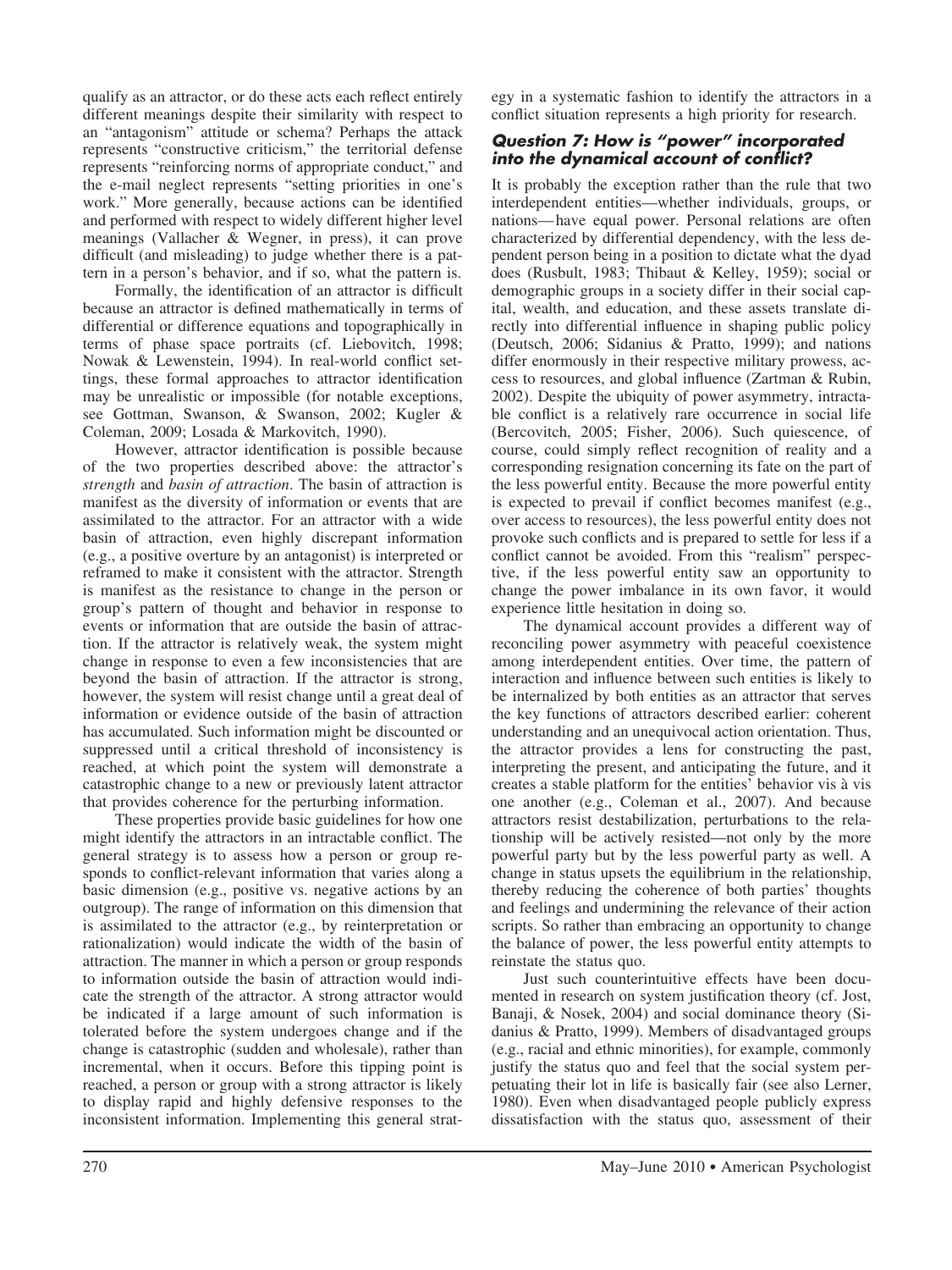unconscious attitudes often reveals a pattern of ingroup and outgroup evaluation that is consistent with the power asymmetry (Jost, Pelham, Brett, & Carvallo, 2002). As with other instances of attractor dynamics, this tendency illustrates how the functions served by a stable attractor trump the usual panoply of basic motives (e.g., hedonism, enlightened self-interest, achievement, self-esteem).

This state of affairs does not mean that power imbalance is irrelevant to conflict. Asymmetry in influence and access to resources clearly can fuel antagonism between individuals, groups, and nations. Marriages are terminated when dominance and subjugation become unbearable for one of the partners, for example, and social systems undergo civil wars and revolutions in response to real or perceived power asymmetries between groups. In the dynamical account, this effect occurs when one or both parties escape the pull of the existing attractor, which enables information and events to be interpreted in a different way and provides a new platform for action. There are two scenarios by which this can happen (described more fully in the response to Question 10).

First, new information and events can be encountered that are outside the basin of attraction. The more powerful entity, for example, may engage in an especially unwarranted fashion that cannot be rationalized as acceptable (e.g., brutality, humiliation). Or information may come to light about the high-power entity that cannot be reconciled with prevalent beliefs and judgments concerning the entity (e.g., evidence that the high-power entity's flattering history had been falsified). Even if the inconsistent actions and pieces of information are initially discounted or suppressed, they hold potential for sowing the seeds of an alternative attractor for the relationship. Once a threshold of inconsistency is crossed, the relationship can undergo a profound transformation as the attractor loses its power to constrain thoughts, feelings, and actions concerning the relationship. This is the prototypical scenario of many insurgency movements, such as that depicted between the Algerian independence forces and the French in the classic film *The Battle of Algiers*. A new configuration can then emerge to provide coherence and a far different platform for action.

Second, an attractor can lose its pull if the reinforcing feedback loops among elements are weakened or reversed. The disassembly of an attractor is a difficult task, although contemporary research in social psychology provides clues as to how this can be accomplished. Inducing people to focus on the details of an event or a communication, for example, serves to isolate these elements and thus weaken the connections among them (cf. Vallacher, Nowak, & Miller, 2003). This is a tactic often used in mediation when disputants are encouraged to explore the specific needs and interests that underlie their more recalcitrant global positions regarding a conflict or relationship (see Kressel, 2006). The press for coherence associated with attractor dynamics then sets the stage for the emergence of a new pattern of thought and behavior concerning the relationship.

Both scenarios are more likely to alter attractors for power relations under conditions of instability. When marriage partners experience a marked change in their life circumstances (e.g., job loss, winning a lottery), for example, new information and events are experienced that cannot easily be assimilated to their existing attractor for the relationship. And because novel information and events are experienced in detailed (low-level) terms, there is potential for the emergence of an entirely different attractor that links the low-level elements in an alternative configuration. In similar fashion, intergroup relations characterized by power asymmetry can become destabilized during periods of rapid societal transition (Nowak & Vallacher, 2001), setting the stage for the emergence of a new attractor that reflects dissatisfaction with, rather than justification of, the power imbalance. During such periods, those individuals in the low-power group who are better educated or have more social contacts outside the group are typically in the vanguard of change (see reviews by Gurr, 1970, and Tyler & Smith, 1998). Presumably, such individuals have greater access to information that undermines the existing attractor or that suggests alternative perspectives and action possibilities concerning relations with the more powerful group (Gersick, 1991).

In a rapidly changing world, the balance of power between groups and nations may change frequently. Because such changes upset an established equilibrium, they unleash emotions and generate new actions, which can produce a spike in the frequency and intensity of conflict. The group with greater power is likely to feel considerable threat as the attractor connoting dominance is challenged or disassembled. The violence exhibited by lower middleclass males in the southern United States in response to desegregation in the mid-20th century is an example of this scenario. The group with less power, meanwhile, may be especially volatile as negative feelings (e.g., humiliation and anger), unfulfilled wishes, and suppressed actions become manifest. Even if there is progression toward redressing a power imbalance, such feelings may intensify rather than diminish if the rate of change is perceived to be insufficient by the ascendant group. Theory and research on personal satisfaction suggest that the rate of progress in achieving one's goals is more important than the magnitude of the discrepancy between one's current state and the desired state of affairs (Carver & Scheier, 1999; Hsee, Abelson, & Salovey, 1991). This can be seen at the level of intergroup relations as well. Thus, movement toward greater power symmetry may paradoxically lead to increased dissatisfaction in accordance with relative deprivation (cf. Merton, 1957). Such a "rising expectations" scenario characterized the push toward equality on the part of African Americans and women in American society in the 1960s.

From a dynamical perspective, the rate of progress toward a desired state of affairs (such as equality of power) is one of many possible temporal patterns of change in both self-regulatory dynamics (Vallacher & Nowak, 1999) and social change (Nowak & Vallacher, 2001). There may be short bursts of acceleration, for example, that are punctu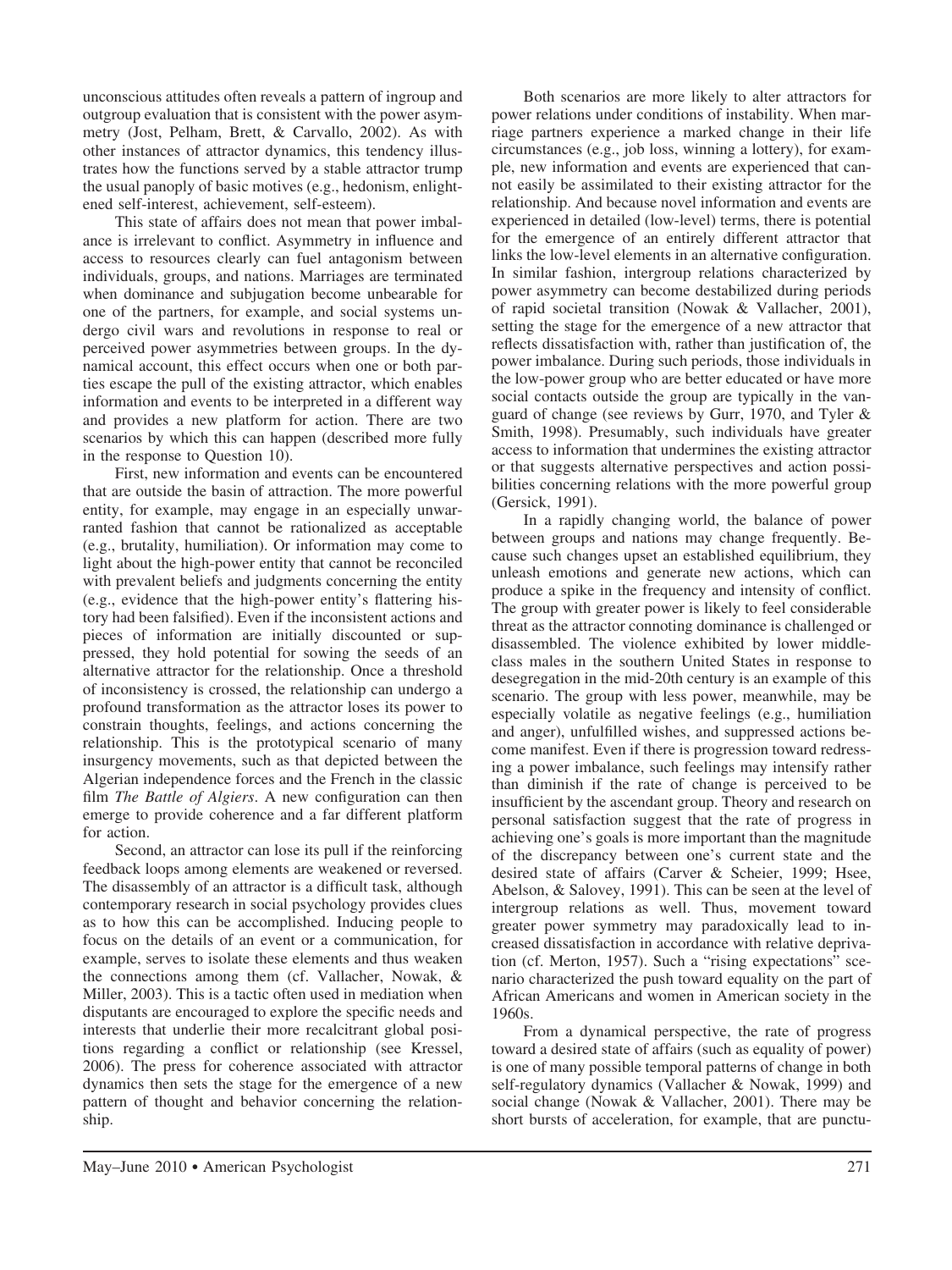ated by longer periods of stabilization. It remains for future research to identify the dynamic patterns characterizing changes in power relations, both between individuals and between groups, and to map these patterns onto different scenarios of conflict and peaceful transformation.

The dynamical perspective provides a parsimonious integration of conflicting accounts of power asymmetry one emphasizing stability (e.g., system justification, restoration of the status quo), the other emphasizing the potential for conflict (e.g., dissatisfaction, redress of the power imbalance). Research explicitly addressing these accounts has yet to be conducted, however. Computer simulations, experiments, and archival analyses are needed to identify the critical factors (e.g., social instability) underlying the proposed transformation in attractor dynamics (cf. Nowak, 2004). If an account of power asymmetry is confirmed, an ethical question concerning intervention arises: Is it preferable to promote peaceful relations characterized by power asymmetry or to promote equality if that entails the genesis of conflict and violence? Perhaps the answer to this question lies in developing a better understanding of the necessary yet not destabilizing rate of change between groups in conflict over power.

## *Question 8: How is "justice" incorporated into the dynamical account of conflict?*

Justice is an important foundation for interpersonal and intergroup relations. It tempers self-interest, promotes the emergence of social norms, and can generate cooperative and altruistic behavior. In this sense, a concern with justice serves to stabilize social relations and provides regulatory mechanisms (inhibiting feedback loops) that constrain each party's behavior. But justice is often in "the eye of the beholder," and this subjectivity can serve to intensify rather than mitigate conflict under some circumstances. Particularly when there is an unequal division of resources, the potential for conflict is enhanced when the parties frame the issue in terms of justice. The disadvantaged group may see itself as victimized and view the other group as unfair, greedy, and bad. These perceptions legitimize aggressive action in the service of restoring justice. For its part, the advantaged group may consider its greater access to resources to be a reflection of its superiority and greater deservingness. It may see the other group as inferior and deserving of its lesser access to resources. Both groups, in other words, frame the conflict in terms of justice— but with entirely different notions of what constitutes justice. In effect, justice often amounts to justification (Lerner, 1980) and is therefore prone to the various cognitive mechanisms that are used to protect a coherent worldview against contradictory ideas and actions.

Disagreements about justice are not an inevitable consequence of inequality, however. Once a pattern of thought and behavior concerning an interpersonal or intergroup relationship is established, it functions as an attractor that resists change. If two groups have a long history of inequality, and if this state of affairs is legitimatized by cultural values and a shared historical narrative, there may be little impetus for change. Maintenance of the status quo

is clearly advantageous for the person or group with greater access to resources. But as noted in the response to Question 7, low-power groups are also inclined to bolster the status quo and thus tend to resist changes that would be to their advantage (Jost et al., 2004; Sidanius & Pratto, 1999). Attractor dynamics, in other words, may be more important than simple self-interest in dictating how the groups define justice and deal with inequality. As with power asymmetry, basic conditions must be met before injustice in a relationship is recognized and serves to generate actions aimed at restoring justice (see Deutsch, 1985; Gurr, 1970; Merton, 1957). It remains for future research to identify these conditions and document their effects at different levels of social reality (interpersonal, intergroup, international).

#### *Question 9: What is the role of religion in the origin, maintenance, and resolution of conflict?*

Religion can play very different, even inconsistent, roles in conflict. On the one hand, religion provides constraints on actions of a self-serving or hedonistic nature while promoting actions that reflect moral values conducive to peaceful and cooperative relations with other people. Most religions emphasize impulse control, tolerance, and a concern for the welfare of others. These features of religiosity hold potential for the prevention and peaceful resolution of conflict. On the other hand, most religions divide mankind into good versus evil, saints versus sinners. The distinction between good and evil is too often manifest as the distinction between those who share one's religious beliefs and those who do not. Thus, even if someone from a different faith behaves in a morally commendable fashion, he or she may be judged negatively (e.g., as an infidel) by virtue of worshipping a different god or embracing a different creation myth.

When religious faiths fall along ethnic, regional, demographic, or national lines, religiosity tends to intensify the natural tendency to favor one's ingroup (e.g., one's nation) over an outgroup (e.g., another nation). If conditions promote ingroup versus outgroup conflict (e.g., competition over land or resources), the polarization of ingroup– outgroup dynamics associated with religion can enhance rather than defuse conflict. Indeed, by perceiving members of the outgroup as evil or damned, the constraints (inhibiting feedback) against aggression and violence are weakened. Ironically, then, religion can promote behavior that is antithetical to the moral values it promulgates.

Framed in dynamical terms, religion captures the defining properties of an attractor. A religious faith provides certainty: a coherent view of the world, both with respect to moral values and cosmological truth, and a stable platform for personal and collective action. Information or events that are inconsistent with the religious worldview represent potential threats to the validity of that view and thus can promote intense defensive reactions (as seen in the current debates between creationism and the theory of evolution). The cognitive biases observed when personal attitudes are contradicted are on full display when information or events challenge a group's religious beliefs. Indeed, because reli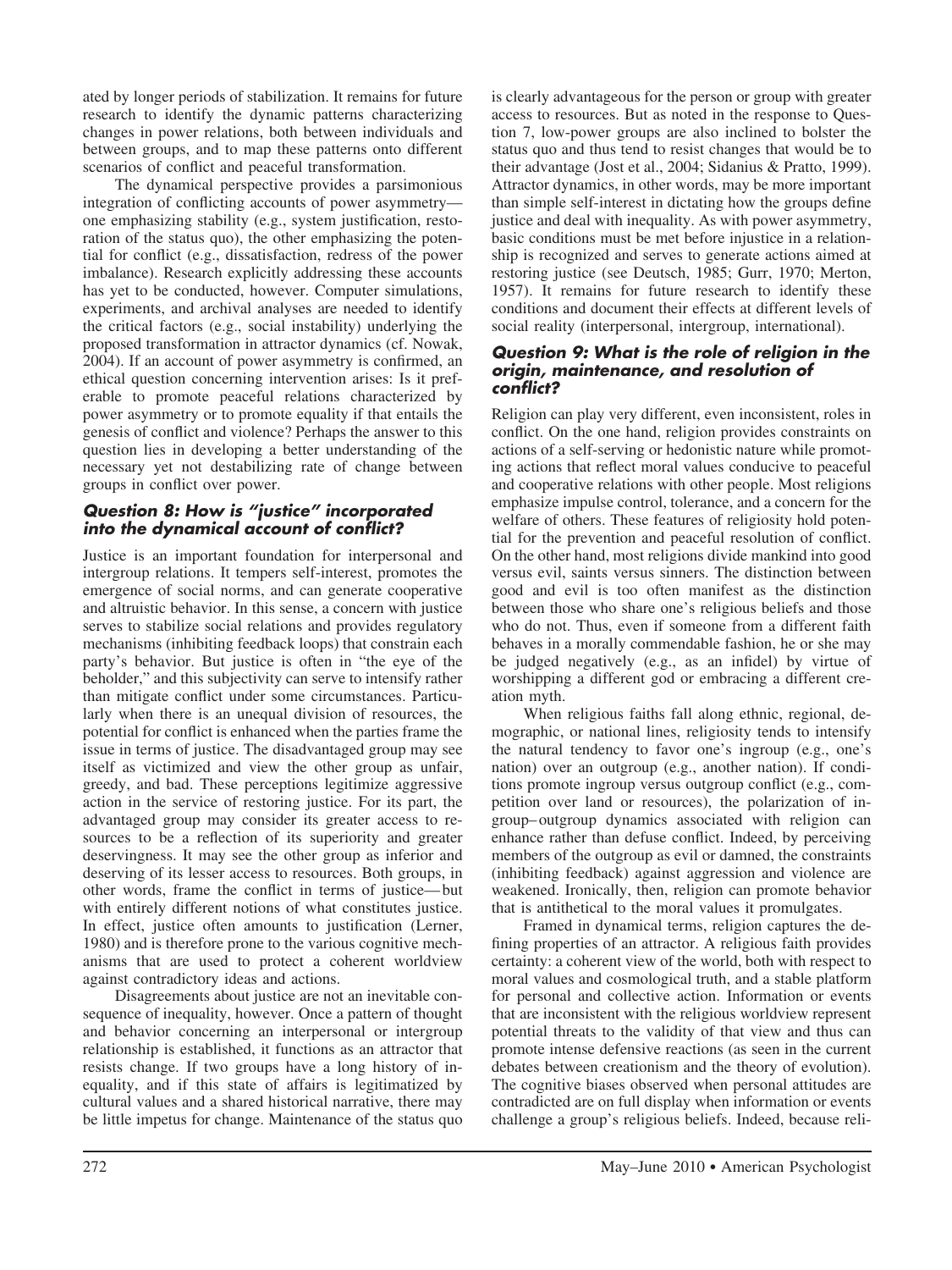gion by definition reflects faith rather than reason or empirical evidence, discrepant information or events are likely to be experienced as especially threatening and to promote very intense reactions in the service of reinstating the mental and social system at its attractor.

In the modern world, the threats to religions are numerous, from advances in science that challenge the wisdom of sacred texts (e.g., the origin and age of the universe) to increases in contact among people from cultures with different religious convictions and lifestyles. From this perspective, it is not surprising that many intense and prolonged conflicts today are associated with religious differences. Because the central controversies cannot be resolved conclusively (e.g., determining which god is the real one or which prophet is likely to be vindicated), religiousbased conflicts are likely to be protracted, with victory and defeat (or genocide, at the extreme) representing the only perceived means of terminating the conflict. This gloomy scenario is especially likely to be manifest under conditions that reinforce a group's conviction that other groups must recognize the zero-sum nature of moral and cosmological truth.

Although religious differences have been associated with intergroup conflicts throughout human history, other factors often must be operative before religion can bring ingroup– outgroup relations to the threshold of serious conflict and warfare. People of different faiths can coexist peacefully, for example, if the available resources do not have a zero-sum quality and the groups are not in a state of confined interdependence (e.g., Hardin, 1968). It is also the case that religion is often used to justify aggression that is actually undertaken for very different reasons. Thus, ingroup leaders sometimes exploit religious differences to engage citizens who would otherwise not be inclined to aggress against the outgroup. Finally, most religions converge on moral codes that are beneficial for social relations. Efforts designed to emphasize these rules of interpersonal behavior can offset the intolerance associated with good versus evil categorization. There are numerous instances in history when calls to a higher morality defused conflicts and brought about interpersonal and intergroup harmony.

#### *Question 10: How can an intractable conflict be resolved or at least transformed into a benign conflict?*

A defining feature of attractor dynamics is the tendency of a conflict to resist external influence and to return to the attractor if influence is temporarily successful. Attempts to challenge directly the validity or practicality of an attractor for intractable conflict are therefore often doomed to fail and in fact are likely to intensify people's beliefs and energize their response tendencies. Imagine, for instance, one's reaction to an acquaintance who takes it upon himself or herself to explain to one in detail why one's pro-choice (or pro-life) position on abortion is erroneous. Odds are, one will likely tune this person out, confront him or her, or move away and avoid him or her in the future. This makes the resolution of intractable conflict a daunting task. There

are three basic scenarios, however, by which one might change the dynamics of an intractable conflict.

In one scenario, an understanding of how attractors are created can be used to "reverse engineer" a malignant attractor. Attractors develop as separate elements (e.g., issues, events, pieces of information) become linked by reinforcing feedback to promote a global perspective and action orientation. Reverse engineering thus entails changing some of the feedback loops from reinforcing to inhibitory, thereby lowering the level of coherence in the system. One strategy is to reinstate the salience of individual elements, devoid of their integration with other elements. Psychological research provides clues regarding this "disassembly process" (cf. Vallacher, Nowak, Markus, & Strauss, 1998; Vallacher & Wegner, in press). For example, disruptions to ongoing action tend to make people sensitive to the overlearned details of the action, as do instructions to focus on the details of a narrative rather than on the narrative's larger meaning. Such a situation occurred in Boston in 1994, when a series of violent shootings at family-planning clinics there forced the pro-life and prochoice communities to carefully reexamine their activities and rhetoric and forge new approaches to the issues. When habitual actions and generalized judgments and beliefs are deconstructed in this way, people become vulnerable to new interpretations that provide an avenue of emergence to a coherent perspective. In effect, the tack is to recapture the complexity of a conflict attractor and reconfigure the elements to promote a more benign form of coherence.

In the second scenario, the key is moving the system out of its manifest attractor into a latent attractor that is defined in terms of benign or even positive thoughts, actions, and relationships. In most interpersonal and intergroup contexts, there are many elements of relevant information and many possible ways of configuring these elements to achieve a coherent perspective and a stable platform for action. Just as perceptual elements can be organized to promote different gestalts, social information can take on a host of different meanings with diverse action possibilities. At any given time, however, only one attractor is likely to be manifest in people's orientation toward other people or groups—just as a single figure– ground relation characterizes perception at a single point in time. The other possible attractors are latent and may be invisible, both to the parties involved and to outside observers. Yet these latent attractors may become manifest in sudden fashion under some circumstances and promote a notable change in the relations among people and groups.

There are reasons for suspecting the existence of latent attractors in relationships whose manifest tendencies are malignant. Many protracted conflicts, for example, involve a long history between the parties, including stretches of time characterized by positive relations. The relations between Ukraine and Poland, for example, go back many decades, and during this time mutually beneficial trade and cultural relations were often manifest. Indeed, the strained relations that developed as a result of World War II can be considered the exception rather than the rule in Ukrainian– Polish relations. Presumably, then, there is a latent attractor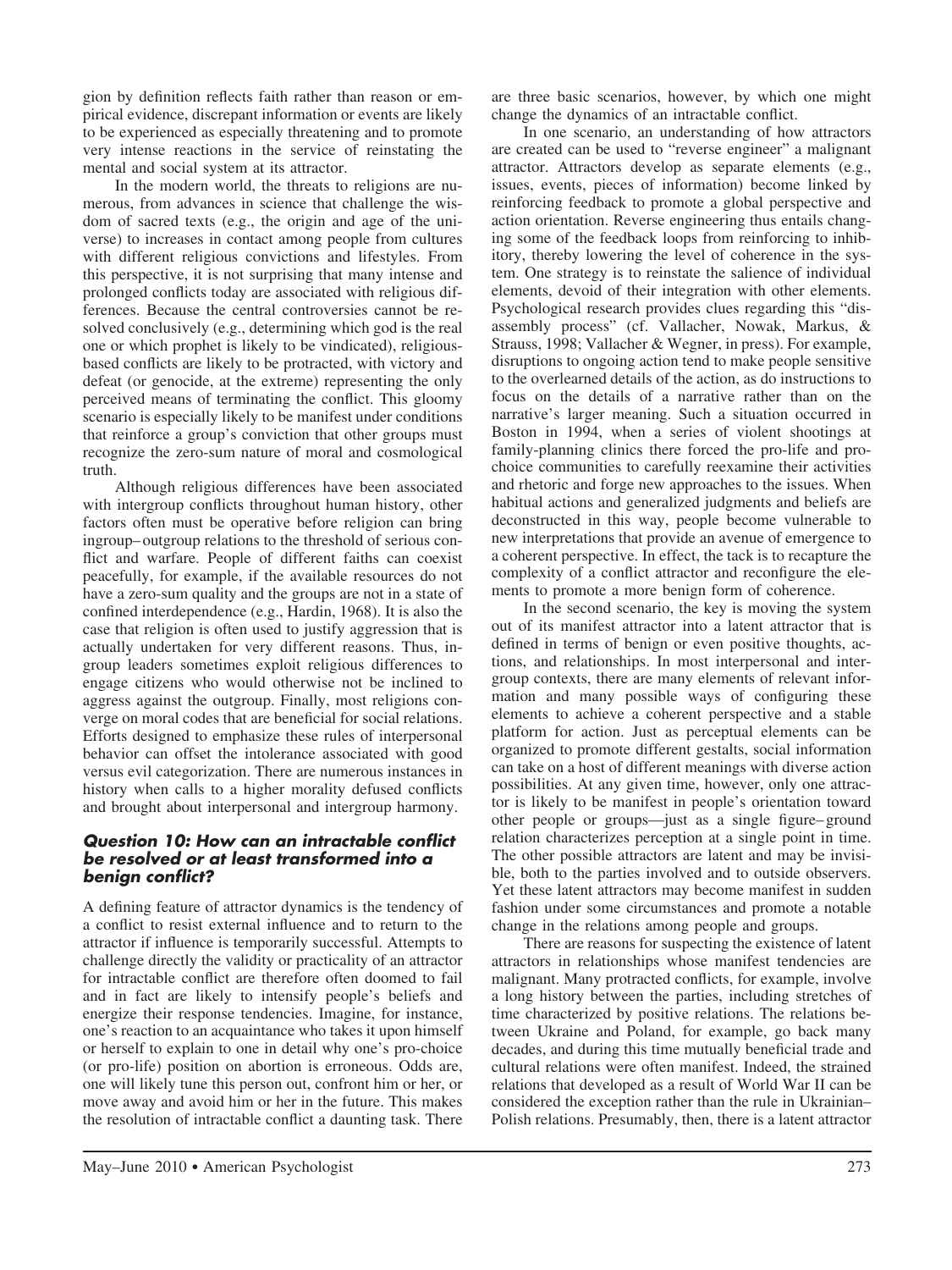for positive relations between the two societies that was supplanted by a negative manifest attractor after the war. With this in mind, it is not surprising that the mutual antagonism gave way in a dramatic fashion to mutual support during the Orange revolution in Ukraine in 2004 – 2005. In effect, the two countries shifted their respective figure– ground relations and began to interact in a qualitatively different manner that reflected an attractor that had been latent for years.

We propose that latent attractors may be an inevitable consequence of developing a manifest attractor. In emphasizing some elements while ignoring or downplaying others to bolster a particular orientation toward another person or group, people often have to suppress or discount particular ideas, feelings, and action tendencies. These suppressed elements of thought and behavior may become self-organized to promote their own attractor, in the same way that marginalized individuals in a social system form clusters with internal coherence (Nowak et al., 1990). Under certain conditions, the latent attractors formed in this fashion may suddenly become manifest, just as minority groups can suddenly exert significant influence in a social system when various conditions are met (cf. Moscovici, 1985; Nowak & Vallacher, 2001).

This scenario has some surprising, even ironic, consequences. Even a very strong attractor will have a limited basin of attraction and thus will exclude a wide variety of information that is discrepant from the attractor's value. An explicitly peaceful overture by an outgroup, for example, is difficult to reconcile with the ingroup's negative attitude and thus may be discounted as an anomaly. Should enough incidents like this occur, however, they may begin to coalesce into a new attractor reflecting benign or positive attitudes toward the outgroup. At this point, if an event or intervention temporarily defuses the conflict, the newly formed latent attractor could suddenly become manifest and redirect the ingroup's thoughts, feelings, and actions vis a` vis the outgroup.

The existence of latent attractors serves as a reminder that change often conforms to a nonlinear scenario. What appears to be sustained antagonism between two groups can suddenly give way to relatively benign or even positive relations if an event— even a seemingly insignificant one pushes the group out of its current basin of attraction into the basin of a previously latent attractor. Thus, although peacekeeping missions, conflict resolution initiatives, reconciliation processes, and trust-building activities often appear to be largely ineffective in situations with groups locked in a protracted struggle, they may be acting to establish or bolster a sufficiently wide and deep attractor basin for moral, humane forms of intergroup interactions that provide the foundation for a stable, peaceful future. The gradual and long-term construction of a new attractor may be imperceptible, but it prepares the ground for a positive state that would be impossible without these actions. By the same reasoning, of course, peaceful relations between groups may show a sudden change to a negative or even violent pattern of intergroup behavior if conditions

have created the foundation for a latent attractor comprised of negative thoughts, feelings, and action tendencies. It remains for future research to assess the viability of this scenario and to identify the conditions that can promote the sudden salience of a previously latent attractor.

The third scenario goes beyond moving the system between its existing attractors to systematically changing the number and types of attractors. In a nonlinear dynamical system, a wide range of variables can produce quantitative effects in the system's behavior, but usually only a small subset of them promote noteworthy qualitative changes. Small changes in the value of these *control parameters* can produce bifurcations— qualitative changes in the system's attractor landscape (cf. Nowak & Lewenstein, 1994; Ruelle, 1989). Bifurcations can take many forms, including a change from a single attractor to two attractors, a change from a single attractor to a periodic attractor (oscillation between two or more coherent states), and a sequence of changes from a single attractor through periodic and multiperiodic attractors to a chaotic attractor (a complex trajectory of behavior that never repeats and is highly sensitive to initial conditions). In each case, bifurcations occur at specific thresholds in the values of the control parameter.

To translate this general scenario into a specific strategy for conflict resolution, it is necessary to identify the relevant control parameters that have the potential to change the attractor landscape constraining the behavior patterns in an antagonistic relationship. Attention can then be turned to investigating the form that bifurcations are likely to take in response to changes in the values of these factors. Does enhancing police security in a community, for example, simply strengthen the community's attractor for hostile relations with the local government (as was seen in 2005 when the French government sent SWAT teams into immigrant neighborhoods to quell unrest), or does it qualify as a control parameter that transforms the pattern of thinking and behavior of the community regarding the government? If this factor functions as a control parameter, does it promote the emergence of a new attractor (e.g., positive relations)? Does it introduce periodic movement between very different attractors (e.g., oscillation between positive and negative relations)? Or does it promote a trajectory of chaotic movement over time between very different patterns (e.g., seemingly random swings in thought and behavior that are highly sensitive to minor events)?

The identification of control factors and their effects on the attractor landscape of a system characterized by intractable conflict is a daunting task, but the potential payoff for success is significant. With this in mind, we have recently incorporated this approach into a simulation platform for teaching conflict negotiation and peacebuilding (Nowak et al., 2010). Changing the attractor landscape of a relationship mired in conflict may hold the key to promoting a wholesale transformation of the relationship and increasing the likelihood of sustainable peace.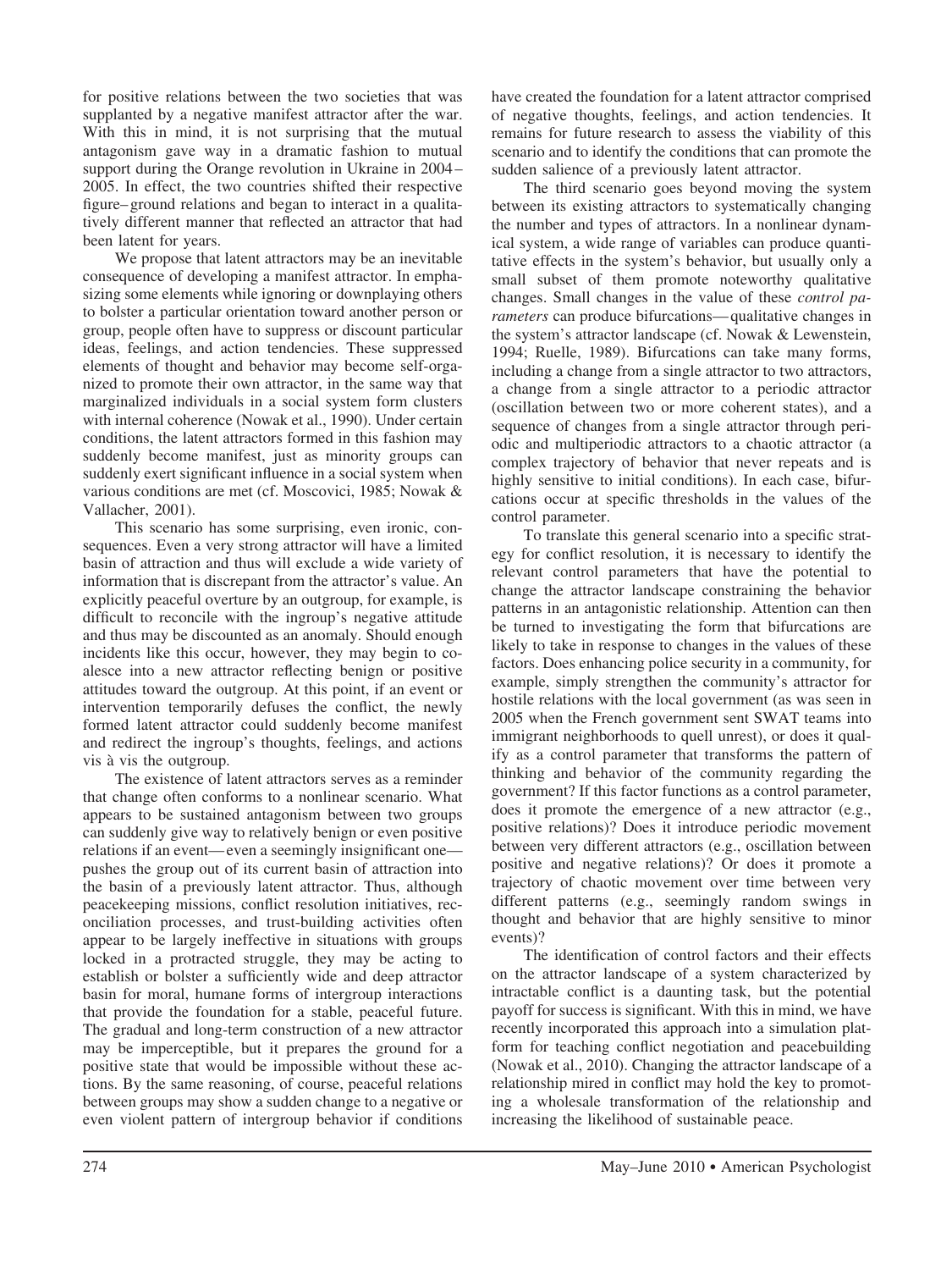# *Question 11: Where do we go from here?*

The dynamical perspective conceptualizes intractable conflict in terms of generic processes that underlie diverse phenomena across the social and physical sciences. This does not mean that intractable conflicts are "nothing but" examples of generic processes. Human experience is clearly unique in many respects, and one should never lose sight of the idiosyncratic factors relevant to any particular conflict scenario. The dynamical account provides a scaffolding, though, on which such factors can be layered and put into perspective.

To build on this scaffold, it is necessary to translate dynamical concepts and principles into hypotheses and develop rigorous and reliable empirical methods to test these hypotheses. Because conflict is a multi-faceted phenomenon that is manifest in different ways at multiple levels of social reality, the empirical approach must be correspondingly diverse and flexible, entailing the coordination of laboratory experiments, field research, archival data analyses, and the development of formal models implemented in computer simulations. Accordingly, a crossdisciplinary approach is called for. Our own research team represents the expertise of experimental social psychology, peace psychology, cultural anthropology, nonlinear dynamical systems, and computer science. The following issues, noted in the responses to the basic questions, are currently at the forefront of our research agenda:

- First and foremost, research is essential to verify the connection between conflict intractability and attractor dynamics. Are intractable conflicts, as we propose, associated with attractors that are exceptionally strong and have a wide basin of attraction? Is one property more central to intractability than the other? Are attractor dynamics fundamentally the same for conflicts at different levels of social reality (e.g., interpersonal, intergroup, international)? Although a few studies have provided preliminary support for this proposition (see Gottman, Swanson, & Swanson, 2002; Kugler & Coleman, 2009; Losada & Markovitch, 1990), much work remains to be done.
- What factors promote the imbalance of reinforcing and inhibiting feedback loops that we propose to be responsible for the transformation of a benign conflict into a protracted, malignant conflict? To what extent is the hypothesized breakdown in regulatory dynamics associated with documented antecedents of destructive conflict such as incompatible needs and values, power struggles, perceived injustice, segregated social groups, and ideological differences? Do the factors associated with regulatory failures in everyday life—stress, intense emotion, time pressure, threat, and so forth—also undermine the operation of inhibiting feedback loops in conflict scenarios and thereby promote the evolution of an entrenched attractor for sustained conflict?
- What is the relationship between the complexity and ambiguity of conflict-relevant information and con-

flict intensity? If, as we propose, a primary motivation of adversaries in a conflict is maintaining the coherence of their respective cognitive, affective, and behavioral orientations, the potential for negative interactions should be enhanced when new information and events threaten one or both parties' attractors. Research directly testing this ironic connection between basic properties of information and conflict remains to be undertaken.

- Can conflicts be transformed by reverse engineering, as we have suggested? Social psychological research has shown that global mental states can be effectively disassembled into their lower level elements, creating the potential for a wholesale change in people's understanding of their own and others' actions (Vallacher & Wegner, in press). Is this approach relevant to the disassembly of strong attractors associated with intractable conflict? If so, what specific strategies would be most effective in breaking the reinforcing feedback loops among elements, in introducing inhibiting feedback loops, or in isolating the elements and thereby increasing the complexity in a coherent system of thought and behavior associated with conflict?
- What is the role of latent attractors in conflict transformation? Do they, as we propose, create the potential for sudden and catastrophic change in the nature of the relationship between adversaries in a protracted conflict? What factors promote the development of latent attractors? Does information that cannot be assimilated to an attractor create the seeds of an alternative pattern of thought and behavior? If so, would attempts to suppress or discount inconsistent information have the ironic effect of undermining a manifest attractor and promoting a transition to a fundamentally different perspective? This possibility resonates with contemporary research in social psychology (e.g., Wegner, 1994) and could be tested in experimental research.
- How and to what extent do concepts known to be relevant to conflict escalation and stalemates configure the dynamic properties of long-term conflicts? Competition over scare resources, power differences, injustice, ideology, and religion, for example, are critical to the genesis, maintenance, and transformation of interpersonal and intergroup relations, but their respective roles have yet to be reframed in explicitly dynamical terms and tested in various conflict scenarios. Identifying the essential control parameters responsible for altering the attractor landscape of intractable conflict (e.g., promoting specific types of bifurcations) is thus a high priority for research.
- Are there asymmetries in the operation of positive and negative attractors? Attractor dynamics are not limited to negative interactions but have been shown to characterize benign and positive social relationships as well (cf. Gottman et al., 2002; Kugler & Coleman, 2009; Losada & Markovitch,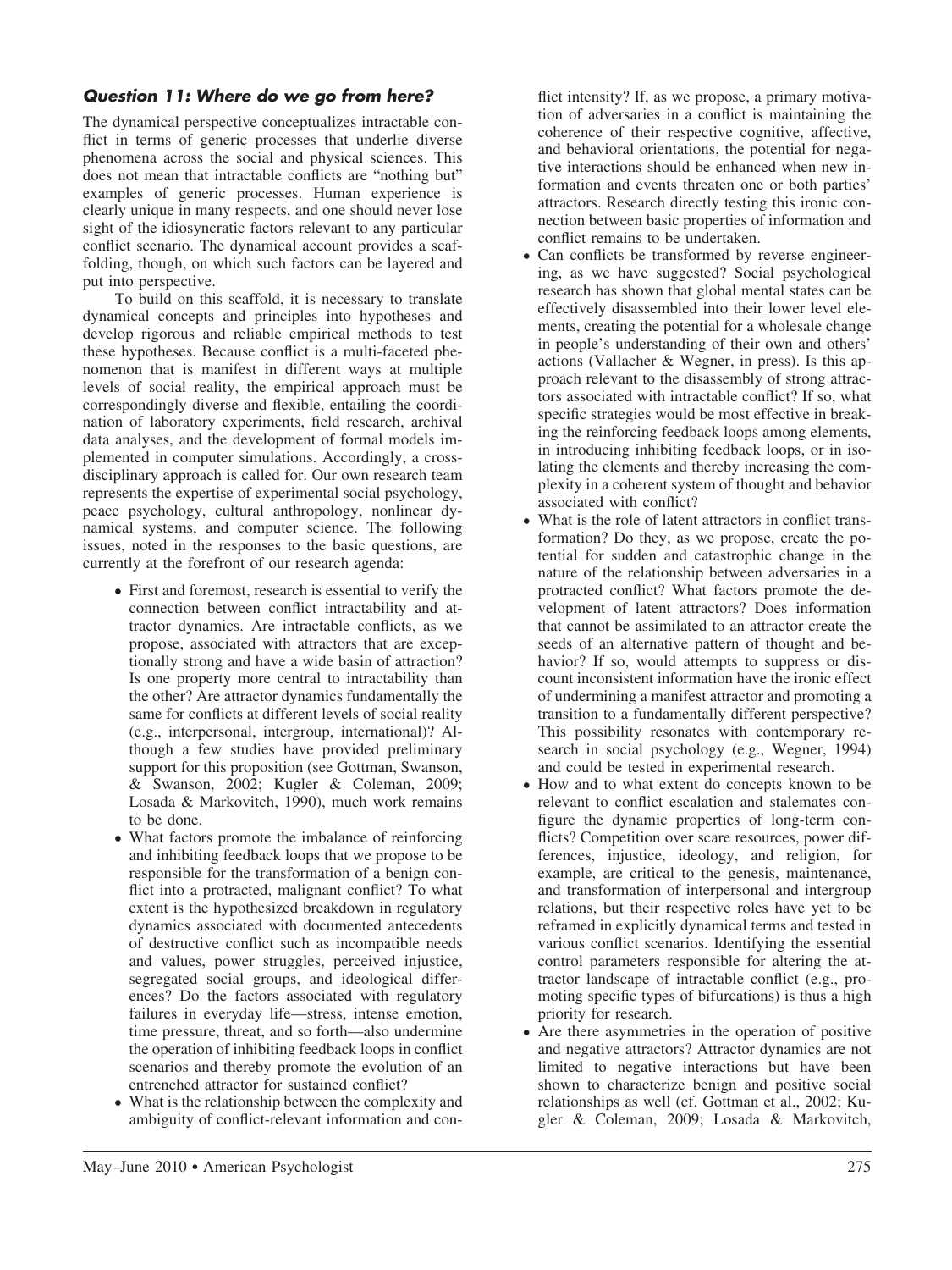1990; Nowak & Vallacher, 1998). In a close relationship, for example, the psychological and behavioral processes of each party tend to converge on positive states. Negative thoughts and antagonistic actions may be experienced, but these states tend to be short-lived, yielding over time to the positive sentiments and behaviors defining the relationship attractor. Are attractor dynamics symmetric with respect to benign (or positive) and antagonistic relationships? Is the basin of attraction, for example, wider for a relationship characterized by hostility than for one characterized by affection? Assuming one can calibrate the respective intensity of feeling in negative and positive relationships, is there greater attractor strength (resistance to change) in one or the other type of relationship?

# **Conclusion and Future Iterations**

The perspective we have advanced suggests that the most visible causes of intractable conflict—scarce resource competition, ideological differences, and the like—are not necessarily the critical factors for understanding the genesis, maintenance, and resolution of such conflicts. The proximate causes are not to be trivialized, of course, but they need to be appreciated in the context of basic dynamics that are often opaque— both to observers and to the parties to the conflict. Thus, a conflict progresses toward intractability as specific mental states (thoughts, beliefs, memories) and action tendencies coalesce into a strong attractor that provides coherence and an unequivocal platform for action. Resolving an intractable conflict, then, is tantamount to changing the systems' attractors. To date, we have identified three strategies for doing so: disassembling an attractor for conflict and promoting the emergence of a new (benign) attractor; strengthening a latent attractor for positive relations; and changing the attractor landscape in a system.

Yet other insights into the nature of intractable conflict are destined to emerge as concerted efforts are undertaken to investigate intractable conflict from the perspective of complexity and dynamical systems (see, e.g., Hanson & Sword, 2008). The dynamical perspective has proven to be both integrative and heuristic in many areas of science, establishing invariant principles that link seemingly distinct topics and generating new research agendas in these fields. We anticipate that this approach will serve these functions for the science of conflict as well. But, more important, we hope that the identification of fundamental conflict dynamics will provide new strategies designed to transform conflicts that serve no one's purposes yet seem impervious to resolution. Intractability might turn out to be as much an illusion as the conviction of warring parties that each has a monopoly on truth and value.

#### **REFERENCES**

- Azar, E. E. (1990). *The management of protracted social conflict: Theory and cases.* Aldershot, Hampshire, England: Dartmouth.
- Bar-Tal, D. (2000). From intractable conflict through conflict resolution to reconciliation: Psychological analysis. *Political Psychology, 21,* 351– 365. doi:10.1111/0162-895X.00192
- Bartoli, A., Bui-Wrzosinska, L., & Nowak, A. (in press). Peace is in movement: A dynamical-systems perspective on the emergence of peace in Mozambique. *Peace and Conflict: Journal of Peace Psychology.*
- Bartoli, A., & Coleman, P. T. (2003). *Knowledge base essay: Dealing with extremists.* Retrieved from University of Colorado, Boulder, Conflict Resolution Consortium website: http://www.beyondintractability .org/m/dealing\_extremists/
- Baumeister, R. F., Smart, L., & Boden, J. M. (1996). Relation of threatened egotism to violence and aggression: The dark side of high selfesteem. *Psychological Review, 103,* 5–33. doi:10.1037/0033- 295X.103.1.5
- Bennett, D. S. (1996). Security, bargaining, and the end of interstate rivalry. *International Studies Quarterly, 40,* 157–184.
- Bercovitch, J. (2005). Mediation in the most resistant cases. In C. A. Crocker, F. O. Hampson, & P. Aall (Eds.), *Grasping the nettle: Analyzing cases of intractable conflict.* Washington, DC: United States Institute of Peace.
- Burton, J. (1987). *Resolving deep-rooted conflict: A handbook.* Lanham, MD: University Press of America.
- Cairns, E., & Darby, J. (1998). The conflict in Northern Ireland: Causes, consequences, and controls. *American Psychologist, 53,* 754 –760. doi: 10.1037/0003-066X.53.7.754
- Cannon, W. B. (1932). *The wisdom of the body.* New York, NY: Norton.
- Carver, C. S., & Scheier, M. F. (1999). Themes and issues in the selfregulation of behavior. In R. S. Wyer Jr. (Ed.), *Advances in social cognition* (Vol. 12, pp. 1–105). Mahwah, NJ: Erlbaum.
- Coleman, P. T. (2000). Intractable conflict. In M. Deutsch & P. T. Coleman (Eds.), *The handbook of conflict resolution: Theory and practice* (pp. 428–450). San Francisco, CA: Jossey Bass.
- Coleman, P. T. (2003). Characteristics of protracted, intractable conflict: Toward the development of a metaframework—I. *Peace and Conflict: Journal of Peace Psychology, 9,* 1–37. doi:10.1207/ S15327949PAC0901\_01
- Coleman, P. T. (2004). Paradigmatic framing of protracted, intractable conflict: Toward the development of a meta-framework—II. *Peace and Conflict: Journal of Peace Psychology, 10,* 197–235. doi:10.1207/ s15327949pac1003\_1
- Coleman, P. T. (2006). Conflict, complexity, and change: A meta-framework for addressing protracted, intractable conflicts—III. *Peace and Conflict: Journal of Peace Psychology, 12,* 325–348. doi:10.1207/ s15327949pac1204\_3
- Coleman, P. T., Bui-Wrzosinska, L., Vallacher, R. R., & Nowak, A. (2006). Protracted conflicts as dynamical systems. In A. K. Schneider & C. Honeyman (Eds.), *The negotiator's fieldbook: The desk reference for the experienced negotiator* (pp. 61–74). Chicago, IL: American Bar Association Books.
- Coleman, P. T., Vallacher, R. R., Nowak, A., & Bui-Wrzosinska, L. (2007). Intractable conflict as an attractor: Presenting a model of conflict, escalation, and intractability. *American Behavioral Scientist, 50,* 1454 –1475. doi:10.1177/0002764207302463
- Coleman, P. T., Vallacher, R., Nowak, A., Bui-Wrzosinska, L., & Bartoli, A. (in press). Navigating the landscape of conflict: Applications of dynamical systems theory to protracted social conflict. In N. Ropers (Ed.), *Systemic thinking and conflict transformation.* Berlin, Germany: Berghof Foundation for Peace Support.
- Crocker, C. A., Hampson, F. O., & Aall, P. (2005). *Grasping the nettle: Analyzing cases of intractable conflict.* Washington, DC: United States Institute of Peace.
- Deutsch, M. (1985). *Distributive justice: A social-psychological perspective.* New Haven, CT: Yale University Press.
- Deutsch, M. (2006). A framework for thinking about oppression and its change. *Social Justice Research, 19,* 7– 41. doi:10.1007/s11211-066- 9998-3
- Deutsch, M., Coleman, P. T., & Marcus, E. C. (Eds.). (2006). *Handbook of conflict resolution: Theory and practice* (2nd ed.). San Francisco, CA: Jossey-Bass.
- Deutsch, M., & Gerard, H. B. (1955). A study of normative and informational social influence upon individual judgment. *Journal of Abnormal and Social Psychology, 51,* 629 – 636. doi:10.1037/h0046408
- Festinger, L. (1954). A theory of social comparison processes. *Human Relations, 7,* 117–140. doi:10.1177/001872675400700202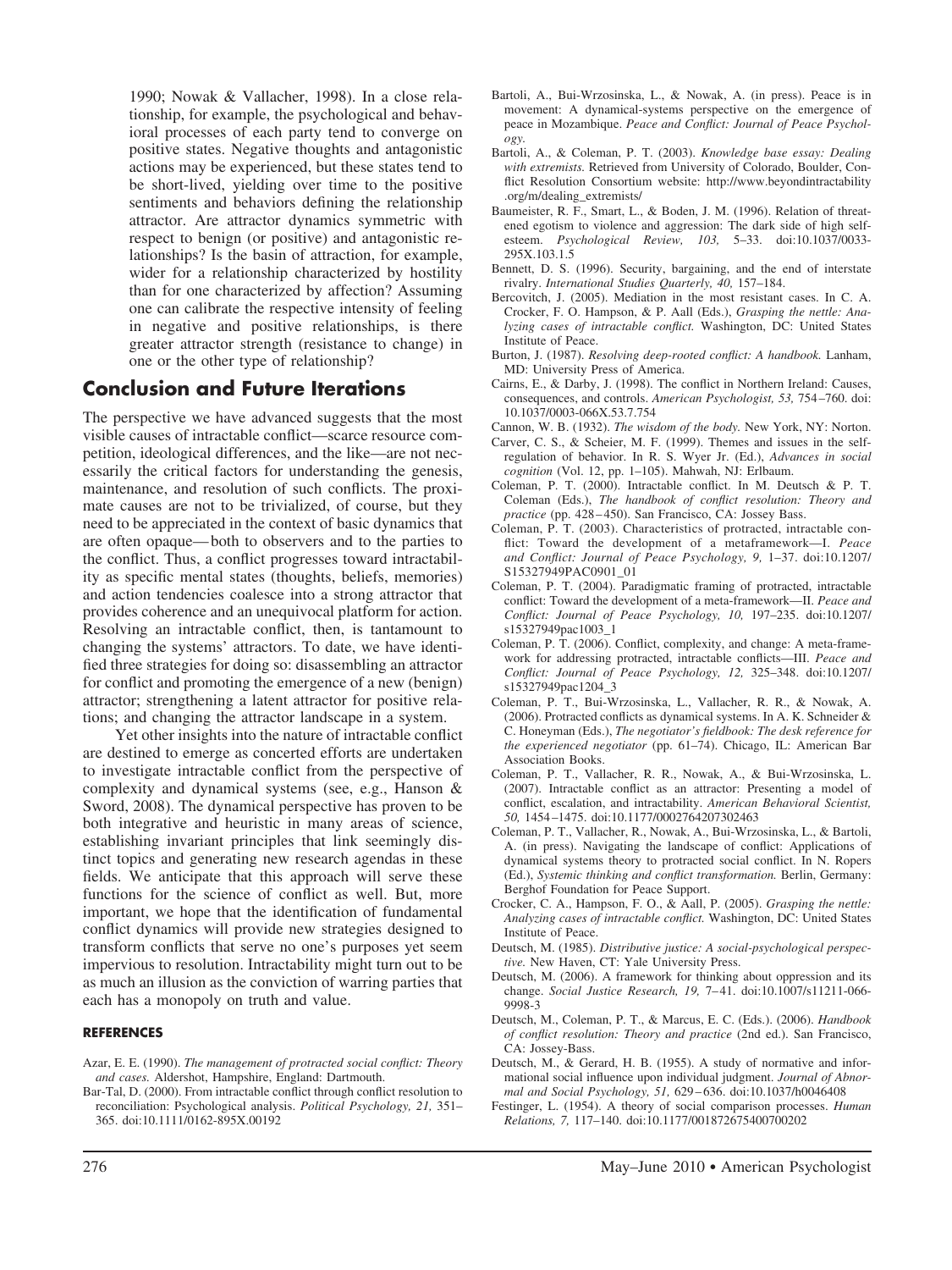- Fisher, R. J. (2006). Intergroup conflict. In M. Deutsch, P. T. Coleman, & E. C. Marcus (Eds.), *The handbook of conflict resolution: Theory and practice* (2nd ed., pp. 176–196). San Francisco, CA: Jossey-Bass.
- Gersick, C. J. G. (1991). Revolutionary change theories: A multilevel exploration of the punctuated equilibrium paradigm. *Academy of Management Review, 16,* 10 –36. doi:10.2307/258605
- Goertz, G., & Diehl, P. F. (1993). Enduring rivalries: Theoretical constructs and empirical patterns. *International Studies Quarterly, 37,* 147–171.
- Gottman, J., Swanson, C., & Swanson, K. (2002). A general systems theory of marriage: Nonlinear difference equation modeling of marital interaction. *Personality and Social Psychology Review, 6,* 326 –340. doi:10.1207/S15327957PSPR0604\_07
- Guastello, S., Koopmans, M., & Pincus, D. (Eds.). (2009). *Chaos and complexity in psychology: The theory of nonlinear dynamical systems.* New York, NY: Cambridge University Press.
- Gurr, T. R. (1970). *Why men rebel.* Princeton, NJ: Princeton University Press.
- Haken, H. (1978). *Synergetics.* Berlin, Germany: Springer.
- Hanson, B., & Sword, L. D. (Eds.). (2008). Special issue: Chaos, complexity and conflict. *Emergence: Complexity & Organization, 10*(4).
- Hardin, G. (1968, December 13). The tragedy of the commons. *Science, 162,* 1243–1248. doi:10.1126/science.162.3859.1243
- Holland, J. H. (1995). *Emergence: From chaos to order.* Reading, MA: Addison-Wesley.
- Hopfield, J. J. (1982). Neural networks and physical systems with emergent collective computational abilities. *Proceedings of the National Academy of Sciences, USA, 79,* 2554 –2558. doi:10.1073/ pnas.79.8.2554
- Hsee, C. K., Abelson, R. P., & Salovey, P. (1991). The relative weighting of position and velocity in satisfaction. *Psychological Science, 2,* 263– 266. doi:10.1111/j.1467-9280.1991.tb00146.x
- Jost, J. T., Banaji, M. R., & Nosek, B. A. (2004). A decade of system justification theory: Accumulated evidence of conscious and unconscious bolstering of the status quo. *Political Psychology, 25,* 881–919. doi:10.1111/j.1467-9221.2004.00402.x
- Jost, J. T., Pelham, B. W., Brett, W., & Carvallo, M. R. (2002). Nonconscious forms of system justification: Implicit and behavioral preferences for higher status groups. *Journal of Experimental Social Psychology, 38,* 586 – 602. doi:10.1016/S0022-1031(02)00505-X
- Kelman, H. (1999). The interdependence of Israeli and Palestinian national identities: The role of the other in existential conflicts. *Journal of Social Issues, 55,* 581– 600.
- Kelso, J. A. S. (1995). *Dynamic patterns: The self-organization of brain and behavior.* Cambridge, MA: MIT Press.
- Kenrick, D. T., Li, N. P., & Butner, J. (2003). Dynamical evolutionary psychology: Individual decision rules and emergent social norms. *Psychological Review, 110,* 3–28. DOI:10.1037/0033-295x.110.1.3
- Kressel, K. (2006). Mediation revisited. In M. Deutsch, P. T. Coleman, & E. Marcus (Eds.), *The handbook of conflict resolution: Theory and practice* (pp. 726 –756). San Francisco, CA: Jossey Bass.
- Kriesberg, L. (1998). Intractable conflict. In E. Weiner (Ed.), *The handbook of interethnic coexistence* (pp. 332–342). New York, NY: Continuum**.**
- Kriesberg, L. (2005). Nature, dynamics, and phases of intractability. In C. A. Crocker, F. O. Hampson, & P. Aall (Eds.), *Grasping the nettle: Analyzing cases of intractable conflict* (pp. 65–98)*.* Washington, DC: United States Institute of Peace.
- Kriesberg, L., Northrup, T. A., & Thorson, S. J. (1989). *Intractable conflicts and their transformation.* Syracuse, NY: Syracuse University Press.
- Kugler, K., & Coleman, P. T. (2009, June). *Moral conflict and complexity: The dynamics of constructive versus destructive discussions over polarizing issues*. Paper presented at the 22nd Annual Conference of the International Association of Conflict Management. Kyoto, Japan.
- Lederach, J. P. (1997). *Building peace: Sustainable reconciliation in divided societies.* Washington, DC: United States Institute of Peace.
- Lerner, M. J. (1980). *The belief in a just world: A fundamental delusion.* New York, NY: Plenum Press.
- Liebovitch, L. S. (1998). *Chaos and fractals simplified for the life sciences.* New York, NY: Oxford University Press.
- Losada, M., & Markovitch, S. (1990). Group analyzer: A system for

dynamic analysis of group interaction. In *Proceedings of the 23rd Annual Hawaii International Conference on System Sciences* (pp. 101– 110). Washington, DC: IEEE Computer Science Society.

- Marshall, M. G., & Gurr, T. R. (2005). *Peace and conflict.* College Park, MD: Center for International Development and Conflict Management.
- Merton, R. K. (1957). *Social theory and social structure.* Glencoe, IL: Free Press.
- Miller, N. E. (1944). Experimental studies of conflict. In J. M. Hunt (Ed.), *Personality and the behavior disorders* (pp. 431– 465)*.* New York, NY: Ronald Press.
- Moscovici, S. (1985). Social influence and conformity. In G. Lindzey & E. Aronson (Eds.), *The handbook of social psychology* (Vol. 2, pp. 347– 412). New York, NY: Random House.
- Nowak, A. (2004). Dynamical minimalism: Why less is more in psychology. *Personality and Social Psychology Review, 8,* 183–192. doi: 10.1207/s15327957pspr0802\_12
- Nowak, A., Bui-Wrzosinska, L., Coleman, P. T., Vallacher, R. R., Bartkowski, W., & Jochemczyk, L. (2010). Seeking sustainable solutions: Using an attractor simulation platform for teaching multi-stakeholder negotiation in complex cases. *Negotiation Journal, 26,* 49 – 68. doi: 10.1111/j.1571-9979.2009.00253.x
- Nowak, A., & Lewenstein, M. (1994). Dynamical systems: A tool for social psychology? In R. R. Vallacher & A. Nowak (Eds.), *Dynamical systems in social psychology* (pp. 17–53). San Diego, CA: Academic Press.
- Nowak, A., Szamrej, J., & Latané, B. (1990). From private attitude to public opinion: A dynamic theory of social impact. *Psychological Review, 97,* 362–376. doi:10.1037/0033-295X.97.3.362
- Nowak, A., & Vallacher, R. R. (1998). *Dynamical social psychology.* New York, NY: Guilford Press.
- Nowak, A., & Vallacher, R. R. (2001). Societal transition: Toward a dynamical model of social change. In W. Wosinska, R. B. Cialdini, D. W. Barrett, & J. Reykowski (Eds.), *The practice of social influence in multiple cultures* (pp. 151–171). Mahwah, NJ: Erlbaum.
- Nowak, A., & Vallacher, R. R., Bui-Wrzosinska, L., & Coleman, P. T. (2007). Attracted to conflict: A dynamical perspective on malignant social relations. In A. Golec de Zavala & K. Skarzynska (Eds.), *Understanding social change: Political psychology in Poland* (pp. 33– 49). Hauppauge, NY: Nova Science.
- Pearce, W. B., & Littlejohn, S. W. (1997). *Moral conflict: When social worlds collide.* Thousand Oaks, CA: Sage.
- Pruitt, D. & Olczak, P. (1995). Beyond hope: Approaches to resolving seemingly intractable conflict. In B. B. Bunker & J. Z. Rubin & Associates (Eds.), *Conflict, cooperation & justice: Essays inspired by the work of Morton Deutsch* (pp. 59 –92). San Francisco, CA: Jossey-Bass.
- Rouhana, N., & Bar-Tal, D. (1998). Psychological dynamics of intractable conflicts: The Israeli–Palestinian case. *American Psychologist, 53,* 761– 770. doi:10.1037/0003-066X.53.7.761
- Ruelle, D. (1989). *Elements of differentiable dynamics and bifurcation theory.* New York, NY: Academic Press.
- Rusbult, C. E. (1983). A longitudinal test of the investment model: The development (and deterioration) of satisfaction and commitment in heterosexual involvements. *Journal of Personality and Social Psychology, 45,* 101–117. doi:10.1037/0022-3514.45.1.101
- Schuster, H. G. (1984). *Deterministic chaos.* Vienna, Austria: Physik Verlag.
- Sherif, M. (1936). *The psychology of social norms.* New York, NY: Harper.
- Sidanius, J., & Pratto, F. (1999). *Social dominance: An intergroup theory of social hierarchy and oppression.* New York, NY: Cambridge University Press.
- Strogatz, S. (2003). *Sync: The emerging science of spontaneous order.* New York, NY: Hyperion Books.
- Swann, W. B., Jr., Hixon, J. G., Stein-Seroussi, A., & Gilbert, D. (1990). The fleeting gleam of praise: Cognitive processes underlying behavioral reactions to self-relevant feedback. *Journal of Personality and Social Psychology, 59,* 17–26. doi:10.1037/0022-3514.59.1.17
- Tesser, A. (1978). Self-generated attitude change. In L. Berkowitz (Ed.), *Advances in experimental social psychology* (Vol. 11, pp. 85–117). New York, NY: Academic Press.
- Tesser, A., Martin, L. L., & Cornell, D. P. (1996). On the substitutability of